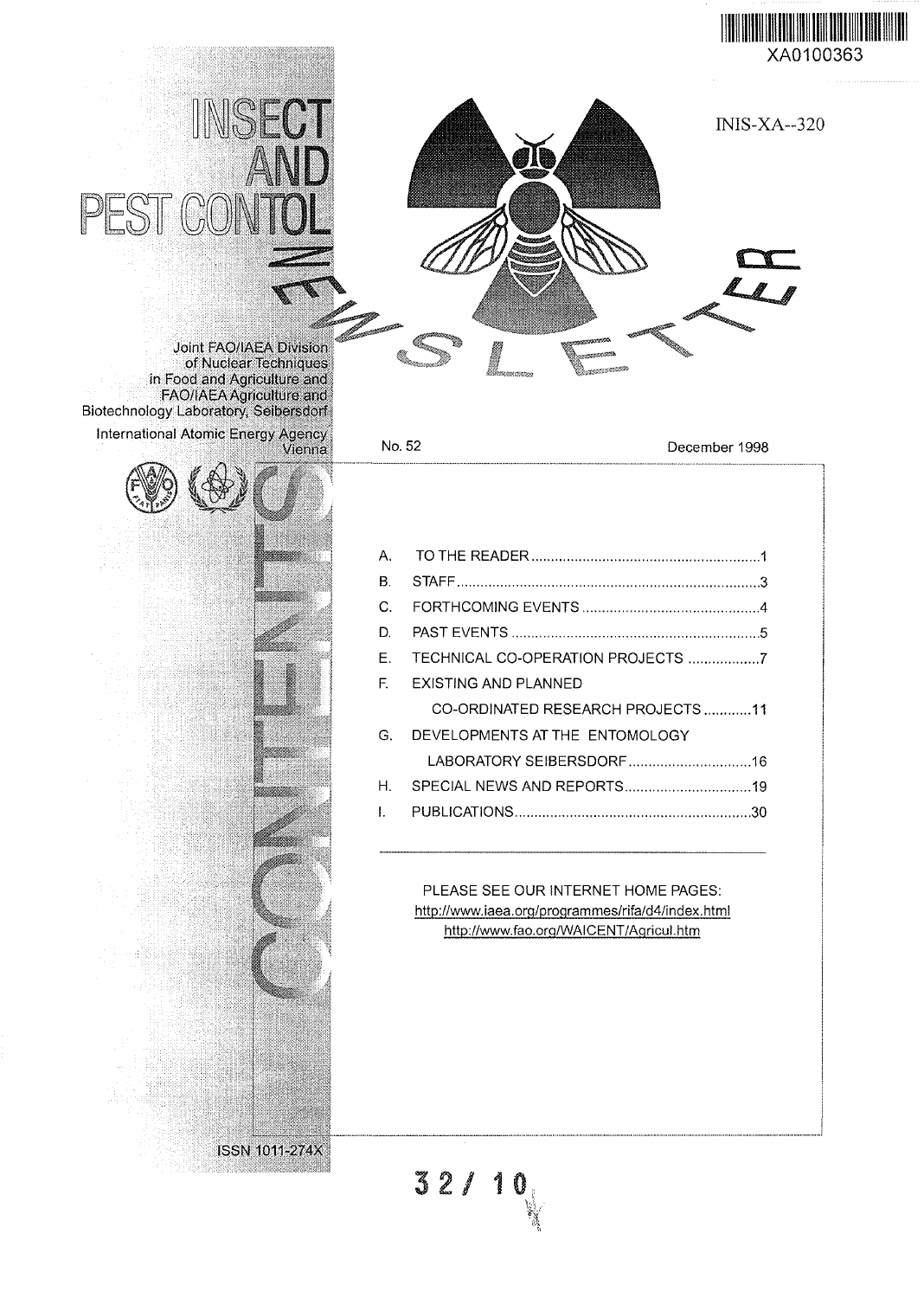

### **A. TO THE READER**

### Letter from the Section Head

I would like to report that the USDAsupported SIT New World Screwworm, *Cochliomyia hominivorax,* eradication programme, the first and largest of its kind, is close to achieving its objective of eliminating this very damaging pest from nearly half the American continent. On October 29, 1999 a USDA-Panama sterile fly processing and release centre was inaugurated at the international airport of Panama City, by the US Assistant Secretary of Agriculture, Michael Dunn, and Ministers of Agriculture of various countries in the region.

This new release centre will receive sterile pupae from the screwworm mass rearing facility of the Mexico-USA Screwworm Commission in Tuxtla Gutierrez, Mexico, and process them for aerial release over Panamanian territory. It is of a more permanent nature than previous release centres in the region in view that it will support indefinitely a biological barrier of sterile fly releases (ca. 40 million flies per week) that will be established in the year 2000 over the narrow Darien region, covering the area between the Panama Canal and the Colombian border.

The new Panamanian release facility is the consequence of impressive progress over the last 40 years which started with a successful pilot test in Curacao in 1954 directed by US scientists, E. F. Knipling and R. C. Bushland. This was followed by screwworm eradication in 1957-1959 in Florida, and the rest of the USA between 1962 and 1982. A co-operative agreement established between USDA and the Mexican Secretary of Agriculture and

Livestock in 1972 culminated in the establishment of a barrier at the Isthmus of Tehuantepec in 1984, and complete eradication of screwworm from all of Mexico in 1991.

Similar co-operative agreements with the Central American Governments have resulted in rapid progress since then. Successful SIT campaigns that have achieved eradication of screwworm from Guatemala and Belize in 1994, El Salvador in 1995 and Honduras in 1996. Nicaragua is already free of screwworm and expected to be officially declared free in 1999. Screwworms are already well controlled in Costa Rica and an eradication program has recently begun in northern Panama. At present sterile flies are being released over southern Nicaragua, all of Costa Rica and western Panama. However, the SIT releases will soon move again southward to reach the Panama Canal. Declaration of eradication of screwworm in Costa Rica is planned for the year 2000, when it is expected that all Panamanian territory will be under sterile fly releases.

Economic assessments have conservatively estimated that eradication of screwworm represents annual direct benefits to livestock industries that amount to ca. US\$ 800 million for the USA, US\$ 300 million for Mexico, and US\$ 80 million for Central America, not including indirect benefits and environmental impacts, as well as the elimination of all human screwworm cases (several hundred per year in each of the Central American countries). Economists estimate that these benefits have a multiplier effect on the economies as a whole between 3.5 and 7 fold.

This large investment by the livestock industries and governments of all the countries involved, however, is still at risk as long as screwworm is present in various Caribbean islands, representing continuous threat of new outbreaks in screwworm-freed countries. Screwworm was already eradicated from the Virgin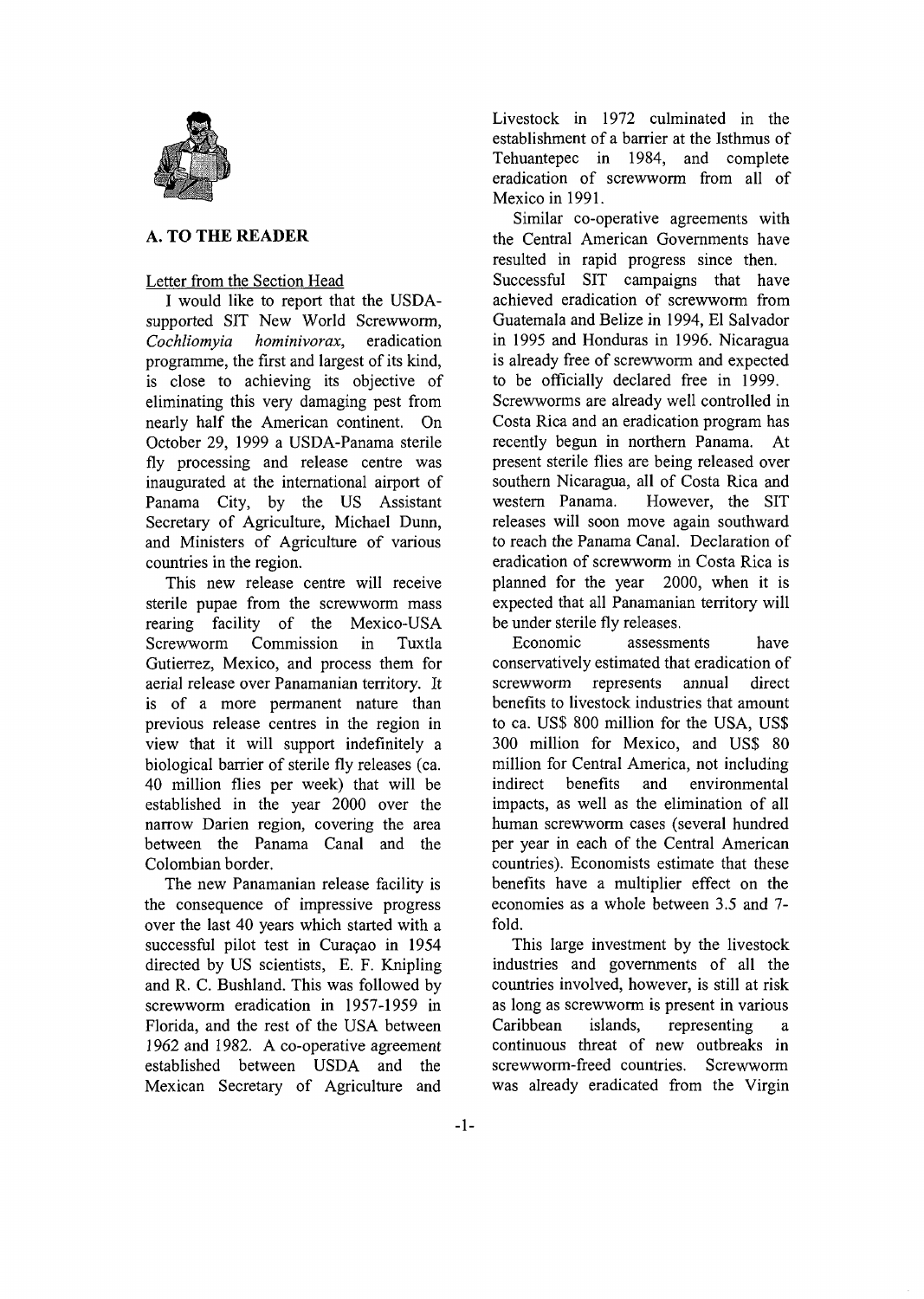Islands in 1972, Puerto Rico in 1975, and Curacao in 1976 after screwworm had reinvaded. The Caribbean countries where screwworm populations are still present are Jamaica, Cuba, Haiti and the Dominican Republic, as well as Trinidad and Tobago.

Over the last years and at the request of Caribbean nations, we have increasingly become involved, together with our FAO colleagues, in extending the successful screwworm SIT programmes in Central America to address the screwworm threat in the Caribbean. We have reported in previous newsletters on the screwworm SIT programme we have initiated in Jamaica with Jamaican and IAEA funding, together with USDA in-kind and technical support. The first aerial sterile fly releases are now programmed to start in April 1999 and are scheduled to last for about 24 months. The release centre to process the 20 million sterile pupae which will be received weekly from the screwworm mass rearing facility of the Mexico-USA Screwworm Commission in Tuxtla Gutierrez, Mexico is presently being set up near the international airport in Kingston. A new modular screwworm mass rearing factory is presently being designed by USDA and Panama and construction some 10 km south of Panama City is tentatively planned to start in 2000 and to be completed in 2002/3. This facility will be available starting in 2003 to procure sterile flies for future SIT campaigns in the Caribbean.

During the last two years, FAO has taken the lead in assessing the screwworm situation in Cuba, establishing monitoring and information systems and elaborating a benefit-cost study and a strategy document for screwworm eradication. Annual incidence of screwworm in cattle in Cuba is around 60% and annual benefits of screwworm eradication are estimated at US\$ 33 million per year. Following the successful model of the FAO and IAEA co-ordinated screwworm regional programme in North Africa, which

achieved screwworm eradication in Libya in 1991-92, we have now initiated discussions with regional authorities including those from Cuba in preparation of a regional screwworm eradication programme throughout the Caribbean. An initial SIT programme is planned in Isla de la Juventud off mainland Cuba (a 2,200 square km island, about a quarter the size of Jamaica) which has 80,000 head of cattle. The objective is to train Cuban staff in SIT operations and to refine cost estimates for a future screwworm eradication programme in all of Cuba. Field assessments and preparatory activities, including monitoring and benefit-cost studies, again supported jointly by FAO and IAEA, are also scheduled for the Dominican Republic and Haiti during the biennium 1999-2000.

A thematic planning meeting on SIT activities for New World and Old World screwworms, sponsored by IAEA, was being held in Vienna at the time this newsletter is going to press. Representatives from the FAO, USDA, the Mexico-US Screwworm Commission, the Australian Government and CSIRO, and the Cuban National Centre for Animal and Plant Health, participated in discussions on the short and medium term research, as well as operational strategies and requirements to carry out SIT programmes against both pests. This meeting was also important since Australia has finished its Old World Screwworm pilot mass rearing facility in Malaysia, and this pest has recently invaded the Near East Region (Iraq and the Persian Gulf), and therefore represents a major threat to the whole Mediterranean region. In our next newsletter we will report on the agreements and conclusions reached during this meeting.

Whith.

Jorge Hendrichs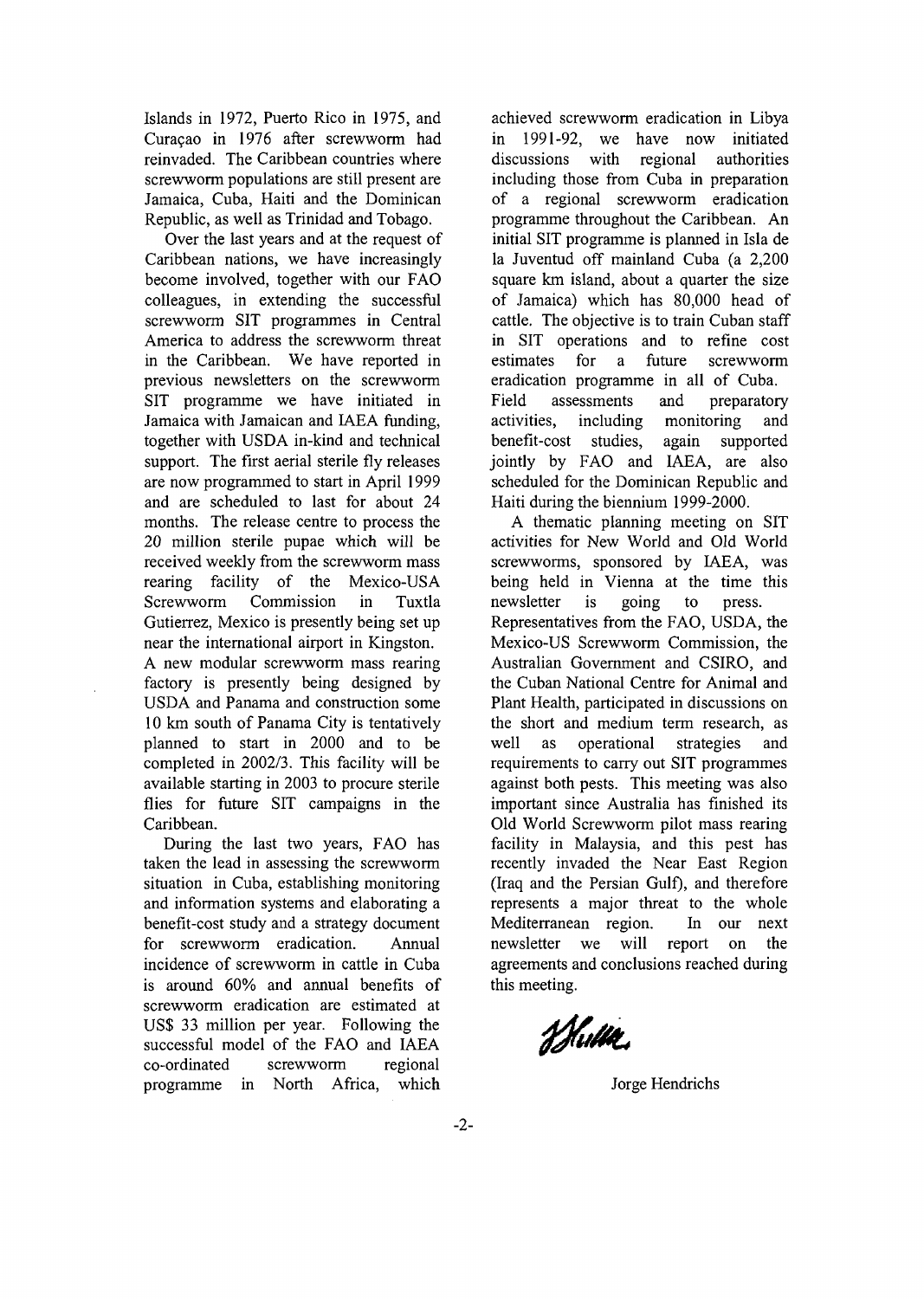### B. **STAFF**

The Sub-programme staff, consisting of those in the Joint FAO/IAEA Division located in the Vienna International Centre, those in the FAO/IAEA Agricultural and Biotechnology Laboratory in Seibersdorf Laboratory and field experts, are listed below.

| Insect & Pest Control Section, IAEA, P.O. Box 100, A-1400 Vienna, Austria |                                              |  |  |  |  |  |
|---------------------------------------------------------------------------|----------------------------------------------|--|--|--|--|--|
| NEW NUMBERS (Fax = +43-1-26007; Tel = +43-1-2600-21628)                   |                                              |  |  |  |  |  |
| Jorge Hendrichs<br>e-mail: J.Hendrichs@iaea.org                           | Head                                         |  |  |  |  |  |
| Udo Feldmann<br>e-mail: U.Feldmann@iaea.org                               | <b>Technical Officer (Tsetse)</b>            |  |  |  |  |  |
| Pat Gomes<br>e-mail: $P.Gomes(\omega)$ iaea.org                           | Mediterranean Region Expert<br>(Fruit Flies) |  |  |  |  |  |
| Andrew Parker<br>e-mail: A.Parker@iaea.org                                | African Region Expert (Tsetse)               |  |  |  |  |  |
| Maria-Eugenia Guerra-Garduño<br>e-mail: M.E.Guerra-Garduno@iaea.org       | Secretary                                    |  |  |  |  |  |
| Lucia Kruzic<br>e-mail: L.Kruzic@iaea.org                                 | Secretary                                    |  |  |  |  |  |

*Entomolosv Unit, FAO/IAEA Agriculture and Biotechnolosv Laboratory, A-2444 Seibersdorf, Austria*

| NEW NUMBERS (Tel: +43-1-2600 28402; Fax: +43-1-2600 28 222) |                                                 |  |  |  |  |
|-------------------------------------------------------------|-------------------------------------------------|--|--|--|--|
| Alan Robinson<br>e-mail: A.Robinson@iaea.org                | Unit Head                                       |  |  |  |  |
| Gerald Franz<br>e-mail: $G$ . Franz@iaea.org                | Medfly Genetics and Molecular<br><b>Biology</b> |  |  |  |  |
| <b>Kingsley Fisher</b><br>e-mail: K.Fisher@iaea.org         | Medfly Rearing Technology                       |  |  |  |  |
| Elizabeth Opiyo<br>e-mail: E.Opiyo@iaea.org                 | <b>Tsetse Rearing Technology</b>                |  |  |  |  |
| Jean-Pierre Cayol<br>e-mail: J.P.Cayol@iaea.org             | Medfly Behaviour Studies                        |  |  |  |  |
| Gracian Mutika<br>e-mail: G.Mutika@iaea.org                 | JPO, Tsetse Mass Rearing                        |  |  |  |  |

## *Field experts:*

Marc Vreysen ETH/5/012 "Integrating SIT for Tsetse Eradication", Ethiopia e-mail: estc@telecom.net.et

J. Wendell Snow JAM/5/006 Eradication of the New World Screwworm e-mail: screworm@daffodil.infochan.com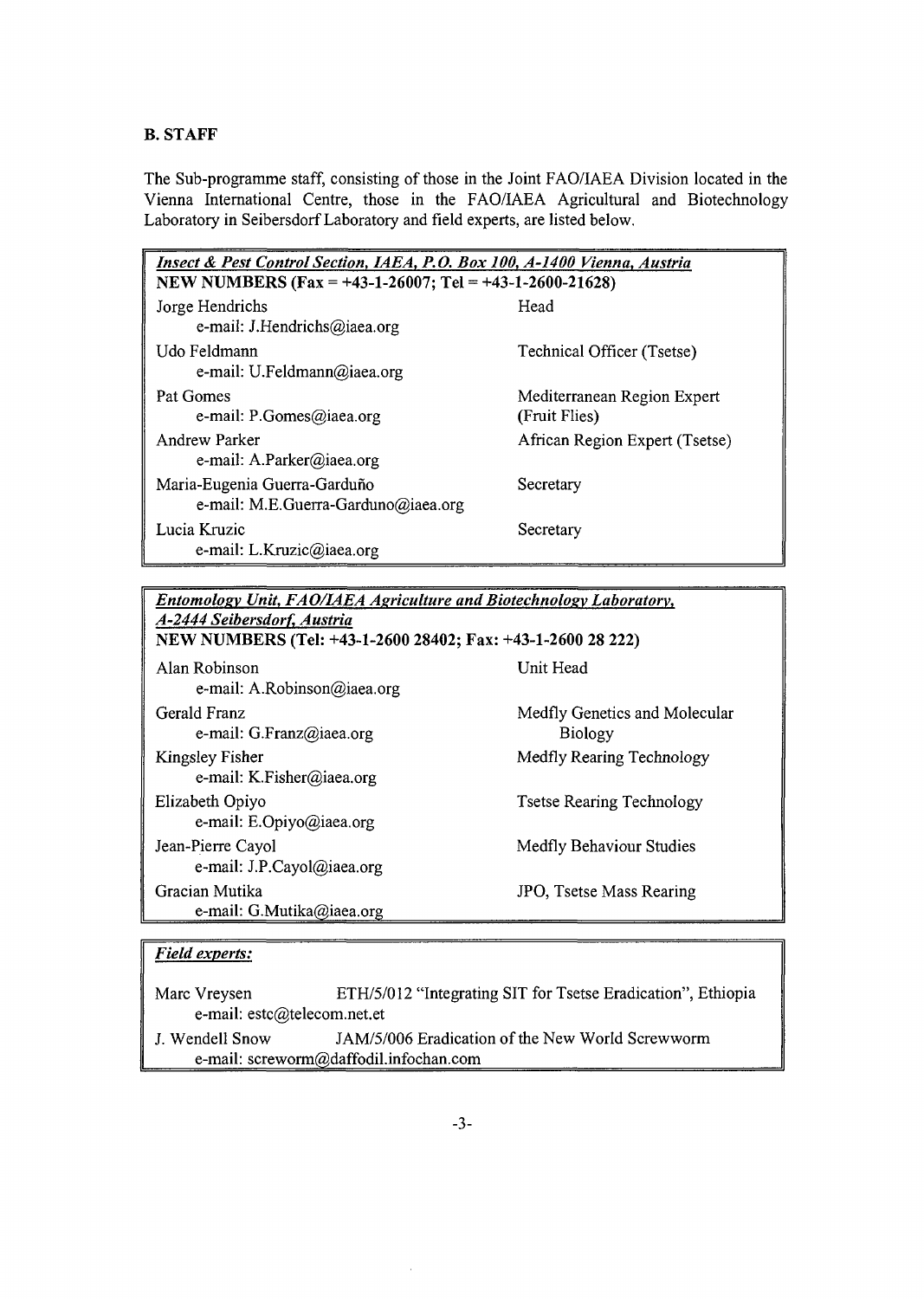

#### **C. FORTHCOMING EVENTS**

#### I. Research Co-ordination Meetings (RCM)

"Automation in Tsetse Mass-rearing for Use in Sterile Insect Technique Programmes", 12-16 April 1999,Vienna, Austria, 3rd RCM.

"Medfly Mating Behaviour Studies Under Field Cage Conditions", 29 June - 3 July, 1999, Guatemala City, Guatemala. 4th and final RCM.

"Molecular and Genetic Approach to Develop Sexing Strains for Field Applications in Fruit Fly Sterile Insect Technique Programmes", 12 - 16 July 1999, Tapachula, Mexico, 3rd RCM.

"Genetics Application to Improve the SIT for Tsetse Control/Eradication including Population Genetics", September 1999, Vienna, Austria. 2nd RCM.

"Evaluating the Use of Nuclear Techniques for the Colonisation and Production of Natural Enemies", autumn 1999, 1st RCM.

"Quality Assurance of Mass Produced and Released Fruit Flies", autumn 1999, 1st RCM.

#### II. Consultants Meetings

"Thematic planning for Old and New-World Screwworm Control", 10 - 12 November 1998, Vienna, Austria.

"Programme on African Animal Trypanosomosis", 25-27 November 1998, Vienna, Austria.

#### III. FAQ/IAEA Training Courses

Training course on "Integrated Control of Fruit Flies, with Emphasis in the Sterile Insect Technique", 30 November - 4 December 1998, Lima, Peru.

Training course on "Quarantine Procedures in Support of the Development of Fly-Free Areas", February 1999, Tacna, Peru.

Interregional Training Course on the "Use of the Sterile Insect and Related Techniques for the Area-Wide Management of Insect Pests", Gainesville, Florida, 14 April - 19 May 1999. Deadline for Nominations is **January 15, 1999.** A detailed prospectus and application form are included as a pull-out in the centre of this newsletter.

FAO/IAEA Regional Training Course on "The Sterile Insect Technique as a Component for Integrated Area-wide Tsetse and Trypanosomosis Management", 20 March to 14 April 2000.

*Preliminary announcement.* The course is proposed to last four weeks and will include lectures and practical work in the laboratory and the field. Emphasis will be placed on: principles of area-wide insect pest control / eradication; general introduction in the complexity of tsetse and trypanosomosis management; a refresher course in tsetse morphology and reproductive physiology relevant to SIT programmes; introduction to tsetse mass-production; overview of epidemiology and methods for parasitological and serological monitoring techniques used in intervention programmes; methods for pre-release tsetse population suppression, fly population monitoring and maintenance of barrier systems; methods for sterile male releases; use of GIS and principles of decision taking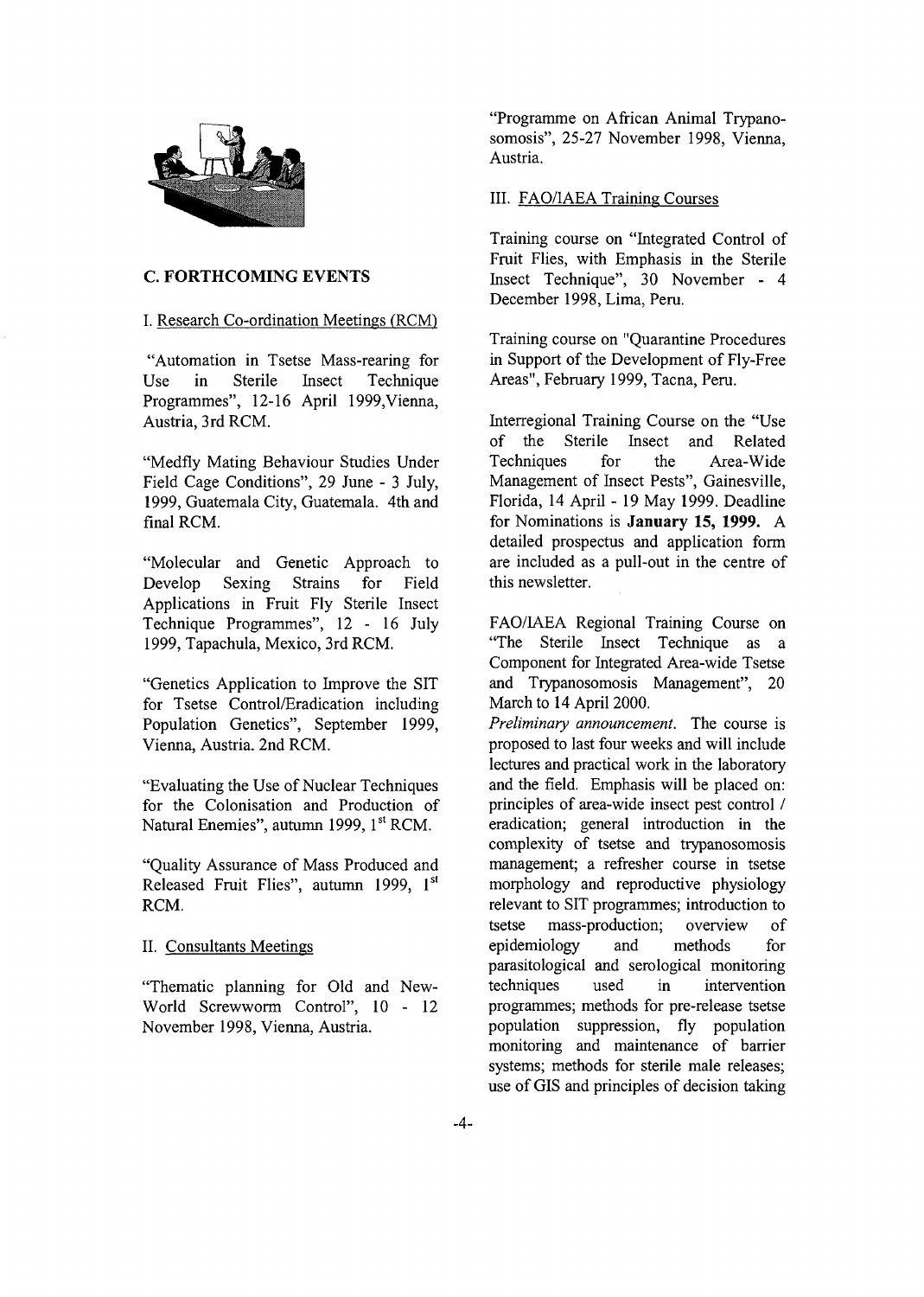in tsetse SIT eradication programmes; awareness of essential supportive and administrative aspects relevant to the operation of a tsetse SIT eradication campaign, including public relations activities; environmental appropriateness of tsetse control measures and of land use after intervention campaigns.

The course will be open to senior tsetse control staff, with preference to veterinarians and entomologists who are or will likely be involved in area-wide tsetse and trypanosomosis management campaigns. Full details, and instructions for applications, will be confirmed in a later Newsletter.



#### **D. PAST EVENTS (1997-1998)**

I. Research Co-ordination Meetings (RCM)

"Development of Female Medfly Attractant Systems for Trapping and Sterility Assessment", 20-24 January 1997, Madeira, Portugal. 2nd RCM.

"Automation in Tsetse Mass-rearing for Use in Sterile Insect Technique Programmes", 27 February- 4 March 1997, Tanga, Tanzania. 2nd RCM.

"Genetic Applications to Improve the Sterile Insect Technique for Tsetse Control/Eradication Including Genetic Sexing", 10-14 February 1997, Addis Ababa, Ethiopia. 1st RCM.

"Molecular and Genetic Approach to Develop Sexing Strains for Field Applications in Fruit Fly Sterile Insect Technique Programmes", July, 1997, Guatemala City, Guatemala. 2nd RCM.

"Medfly Mating Behaviour Studies Under Field Cage Conditions", September, 1997, Tel Aviv, Israel. 3rd RCM

"Evaluation of Population Suppression by Irradiated Lepidoptera and their Progeny", 26 - 30 May 1998, Penang, Malaysia. 3rd and final RCM

"Improved Attractants for Enhancing the Efficiency of Tsetse Fly Suppression Operations and Barrier Systems used in Tsetse Control/Eradication Campaigns", 26 - 30 May 1998, Penang, Malaysia. 2nd RCM

"Development of Medfly Attractant<br>Systems for Trapping and Sterility Trapping and Sterility Assessment", 26 - 30 May 1998, Penang, Malaysia. 3rd and final RCM

"Enhancement of the Sterile Male Technique Through Genetic Transformation Using Nuclear Techniques", June 1998, Penang, Malaysia. 2nd RCM

**Proceedings are available on request at the Insect & Pest Control Section's office.**

#### II. Consultants Meetings

"Use of Nuclear Techniques in Biological Control: Managing Pests, Facilitating Trade and Protecting the Environment". April 14-18, 1997, Vienna, Austria.

"International Standardisation of Quality Control Procedures and Parameters for Mass Reared and Released Fruit Flies", 5-9 May, 1997, Vienna, Austria.

"Standardisation of Quality Control in Fruit Fly Mass Rearing", 25-27 May, 1998, Penang, Malaysia.

"Co-ordination meeting for Mediterranean fruit fly SIT projects in the Near East", 13- 15 October 1998, Vienna, Austria.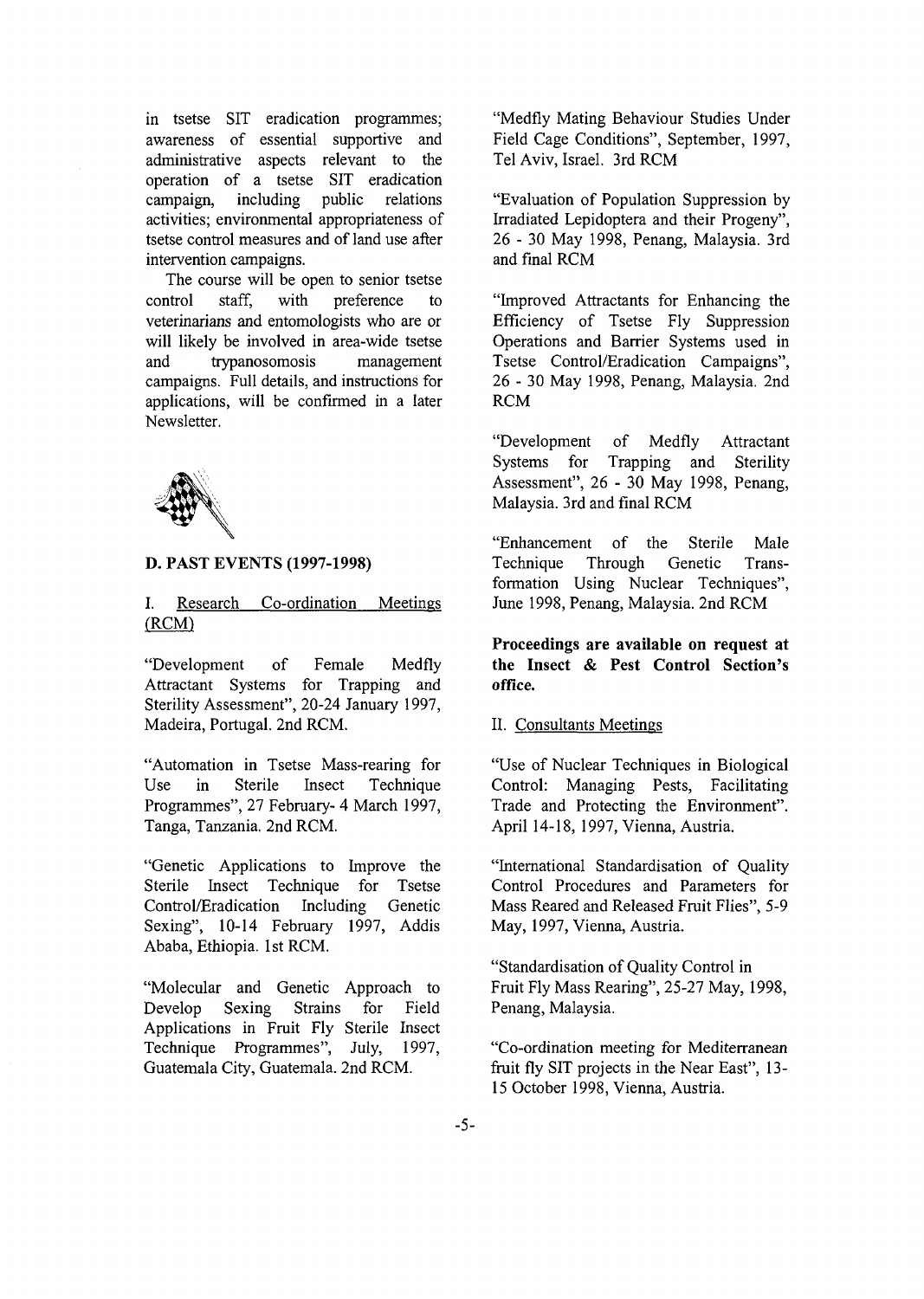**Proceedings are available on request from the Insect & Pest Control Section's office.**

#### III. FAQ/IAEA Training Courses

National Training Course on "Methyl Bromide Fumigation Technology for Quarantine Treatments Against Fruit Flies", Concordia, Entre Rios, Argentina, February, 1997.

National Workshop organised by SENASA/PROCEM in conjunction with the IAEA on "Advances in Research Support for the National Fruit Fly Programme", Buenos Aires, Argentina, 27- 29 May, 1997.

National Training Course on "Basic Training on Integrated New World Screwworm (NWS) Control/Eradication with Emphasis on the Sterile Insect Technique (SIT)", Kingston, Jamaica, 6-27 August, 1997.

Bi-National Chile-Peru Training Course on "Quarantine Procedures and Treatments in Support of the Mediterranean Fruit Fly Eradication Campaign in Tacna and Moquegua, Peru", Lima, Peru, 24-26 September, 1997.

Regional Training Course on the "Use of SIT in Support of Integrated Area-wide Methods to Combat Tsetse and Trypanosomosis", Tanga and Zanzibar, Tanzania, Africa - November-December, 1997.

Regional Latin American Training Course on the "Use of the Sterile Insect Technique in Support of Area-Wide Integrated Fruit Fly Control / Eradication Programmes", Tapachula, Mexico and Guatemala City, Guatemala, October, 1997.

Regional Training Course on "Use of SIT and Related Methods for the integrated

Area-wide Fruit Fly Control / Eradication in the Near East and the Mediterranean Basin", Madeira, Portugal, November, 1997.

Workshop in conjunction with SENASA on "Area-Wide Integrated Control of Fruit Flies in the Littoral Citrus Region", Concordia, Entre Rios, Argentina, 23-25 June 1997.

Seminar held in conjunction with INFRUITEC on "Feasibility Assessment for Fruitfly Eradication using SIT", Stellenbosch, Western Cape, Republic of South Africa, 28-29 April 1998.

National Training Course on "Integrated Area-wide Control of Fruit Flies", 8-12 June 1998, Patum Thanee, Thailand.

2nd National Workshop organised by SENASA/PROCEM in conjunction with the IAEA on "Advances in Research Support for the National Fruit Fly Programme", Buenos Aires, Argentina, August, 1998.

Group training course on "Plant Quarantine Procedures against Fruit Flies for Quarantine Inspectors and Supervisors", 17-21 August 1998, Lima, Peru.

#### IV. Other meetings

5th International Symposium on Fruit Flies of Economic Importance, 1-5 June 1998 Penang, Malaysia (see page 19).

FAO/IAEA International Conference on "Area-Wide Control of Insect Pests, Integrating the Sterile Insect Technique and Related Nuclear and Other Techniques", 28 May - 2 June 1998, Penang, Malaysia (see page 26).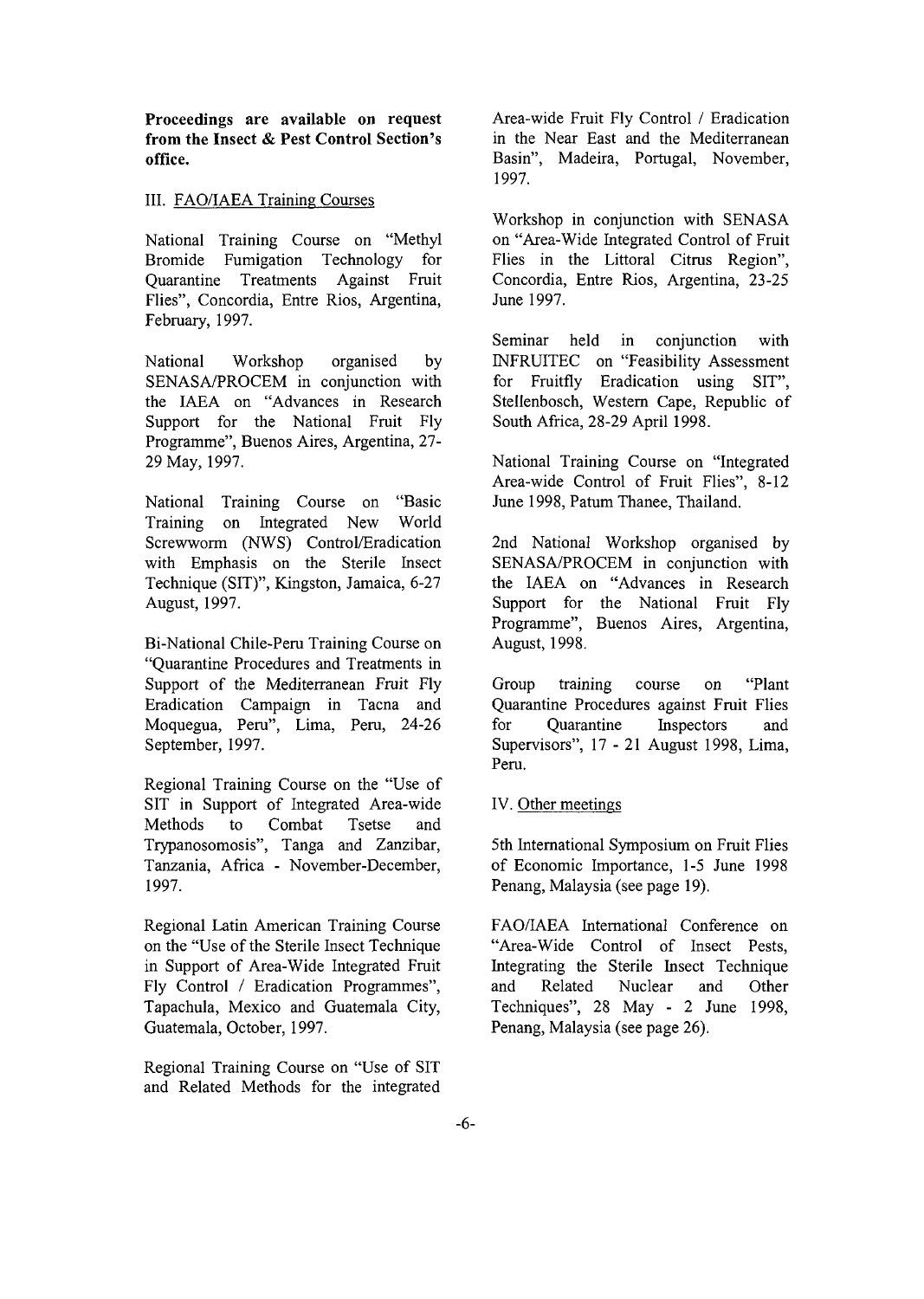

#### **E. TECHNICAL PROJECTS CO-OPERATION**

Over the last four years, the Section has had technical responsibility for over 35 technical co-operation projects. They fall under four major areas, namely:

- Tsetse
- Fruit Flies
- F-l Sterility for the Control of Lepidopteran Pests
- Screwworm and Others

### *Current Operational Projects (1997-1998) are:*

- ARG/5/005 Fruit Fly Eradication in the South Region
- ETH/5/012 Integrating SIT for Tsetse Eradication
- GRE/5/01 Control of the Mediterranean Fruit Fly in Crete
- IRQ/5/014 Field Monitoring and Laboratory Rearing of Old World Screwworm
- ISR/5/009 Feasibility Study of SIT for Medfly Eradication
- JAM/5/006 Eradication of the New World Screwworm: Preparatory Phase
- JOR/5/007 Feasibility of Area-wide Control of Medfly by SIT
- LEB/5/013 Feasibility of Integrated Control of Medfly Using SIT
- MAR/5/009 Control of Diamondback Moth by Sterile Insect Technique
- PHI/5/026 Integrated Control of Oriental Fruit Fly on Guimaras Island
- POR/5/005 Mediterranean Fruit Fly Programme on Madeira
- RAF/5/040 SIT for Tsetse and Trypanosomosis Management in Africa
- RLA/5/039 Bi-national Project Chile-Peru: Eradication of the Fruit Fly in Southern Peru
- SAF/5/002 Feasibility Assessment for Fruit Fly Eradication Using SIT
- SYR/5/016 Preparation for Codling Moth Management Using SIT
- THA/5/044 Extension of Areas Under Integrated Fruit Fly Control
- URT/5/018 Entomological and Veterinary Monitoring on Zanzibar

*New projects starting in 1999-2000 are:*

- ALG/5/017 Control of the Date Moth using SIT/F-1 Sterility Principle
- INT/5/145 Promotion and transfer of Sterile Insect Technology
- IRQ/5/016 Field monitoring and rearing of old-world screwworm
- JAM/5/007 New World Screw-worm Eradication
- MAL/5/023 Feasibility of Old World Screw-worm control through SIT
- PAL/5/002 Area-wide application of SIT for Medfly Control
- RAW/5/008 Preparing to combat the old world screwworm in west Asia.
- RLA/5/044 Preparing Caribbean eradication of new world screwworm.
- SLR/5/002 Feasibility Study for a Mass Rearing Insect Facility.
- SYR/5/019 Controlling codling moth for apple crop using SIT.
- TUN/5/019 Control of the date moth using radiation sterilisation.
- UGA/5/021 Integrated Tsetse Control in Buvuma Island - Phase II
- URT/5/019 Support to National Tsetse and Trypanosomosis Management

In keeping with our policy to highlight activities in a few of our Technical Cooperation projects in each Newsletter the following projects are discussed in this issue.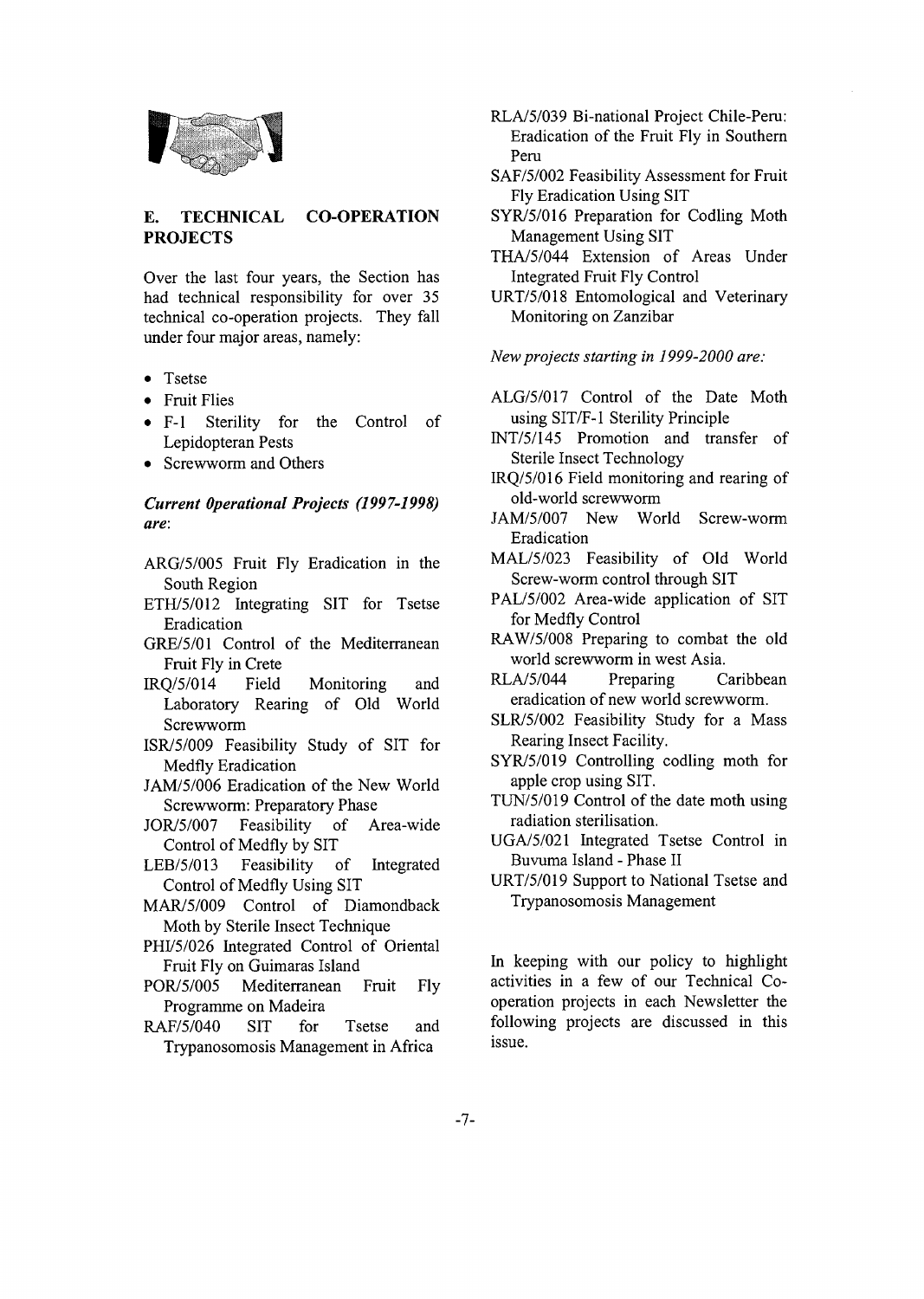Feasibility of Eradicating *Ceratitis* spp. Fruit Flies from the Western Cape of South Africa by the Sterile Insect Technique (SAF/5/002)

The Western Cape is the most important area for the production of deciduous fruit and table grapes in South Africa, with approximately 110,000 ha currently under production. Most fruit is produced in valley systems in about 14 different production areas which are isolated from one another to a greater or lesser extent. Two species of fruit fly infest these fruits, the Natal fruit fly *Ceratitis rosa,* and the Mediterranean fruit fly *C. capitata.* The principal control strategy consists of one to three full-cover organophosphate insecticide sprays per season. Bait sprays are used to a lesser extent. Significant trade and other benefits would accrue from one or more production areas being declared "low-pesticide" or fruit fly free.

Many production areas are sufficiently isolated to favour the use of the sterile insect technique (SIT) to control or in some cases to eradicate fruit fly populations. The Joint FAO/IAEA Division is collaborating with the Fruit, Vine & Wine Research Institute in a study to determine the feasibility of using SIT to eradicate fruit fly from one or more areas in the Western Cape. An SIT cost-benefit study has indicated that it would be economically feasible to eradicate fruit flies from the entire Western Cape in one co-ordinated operation. However, if separate SIT operations were considered in the different production areas, an integrated SIT approach may be justified in only four of these areas.

As part of the feasibility study, a pilot SIT project has been launched in the Hex River Valley, South Africa's principal table grape production and export area. Its geographical isolation renders it the most suitable area in the Western Cape for an SIT programme. Intensive monitoring is being carried out with 300 traps deployed throughout the valley. Co-ordinated bait applications are being made to reduce the fruit fly populations in anticipation of releases of sterile flies in late winter (August 1999).

### Shipments of sterile flies from Guatemala  $(GUA/5/013)$  to Israel

The largest facility to date for the production of male sterile Mediterranean fruit flies, located outside Guatemala City (El Pino Facility) has been providing sterile males for the lower Jordan Valley. The El Pino facility is currently producing only sterile males, achieved through the use of a temperature sensitive lethal *(tsF)* Genetic Sexing Strain (GSS) that was developed in co-operation with the FAO/IAEA's Seibersdorf laboratories. Production through this new technology is running at about 250 million sterile males/week including shipments to SIT programme in California and Florida. The process provides 99.99% males for the releases. Two batches of four million pupae from this production are sent each week from Guatemala City to Israel. Special shipment conditions are required to ensure that the insects arrive in good condition after about 48 hrs in transit. After emergence the flies are released in the lower Jordan Valley on both sides of the Israel-Jordan border. Transportation of the insects has been successful and the quantity of flies is likely to increase with the aim of expanding the control of the Mediterranean fruit fly population in export produce areas, while reducing the use of pesticides.

### MODEL PROJECTS

### Tsetse Eradication in Ethiopia (ETH5/012)

Field operations are now underway, with collection of baseline tsetse distribution data. All five field teams are active in their designated areas, and the initial survey is scheduled to be completed by early in 1999. Negotiations are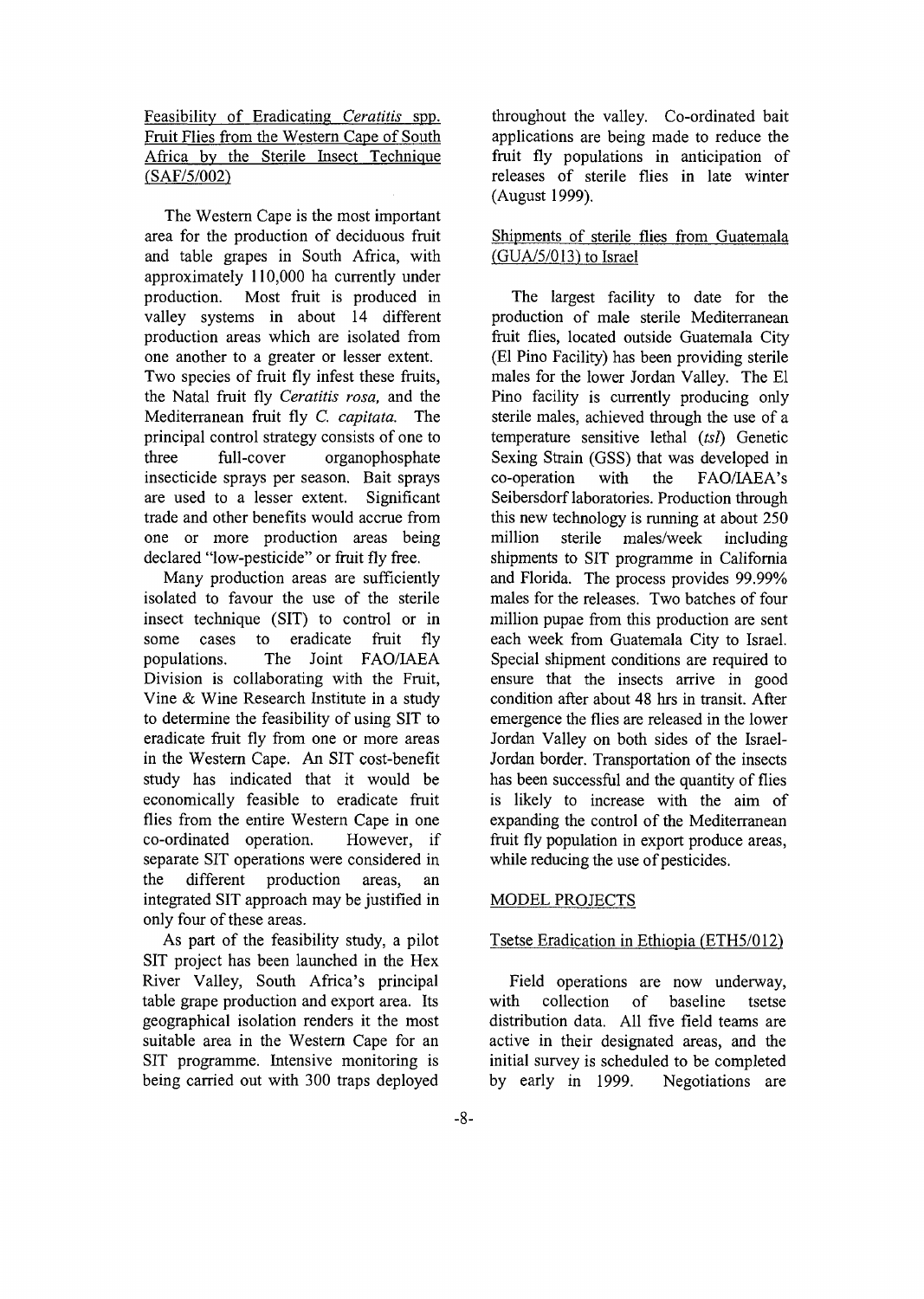underway with ILRI for the baseline socioeconomic and veterinary surveys, where their considerable experience in this field will greatly assist the national team.

Development of the colony in Seibersdorf has been seriously hampered by problems with contaminated packaging material used for shipping the pupae from Arba Minch. Fresh packaging material has been supplied, and steps have been taken to establish a temporary membrane feeding facility in Addis Ababa to supplement the collection of pupae. Plans for a small scale rearing facility at Kaliti, near Addis Ababa, have been prepared, and work should start shortly on converting the existing building. Land for the main production facility has been secured, and preliminary designs for the production factory should be ready soon based on the prototype cage handling unit at Seibersdorf.

#### Continuing progress in Zanzibar URT/5/016

Two recent expert missions to Unguja Island, Zanzibar, as part of the post eradication monitoring by Dr. G. Leak and Dr. M. J. Vreysen have failed to find any evidence of either tsetse flies or trypanosomosis on the island.

Dr. Leak from ILRI visited at the beginning of September to assist with the trypanosome survey, and additional animals were bled in the areas

around Kwebona, Jozani, Mungoni and Muyuni since these are the former *T. vivax* areas. By the end of October a total of 2240 animals had been bled from all areas of the island. All were found negative by the micro haematocrit centrifuge technique as was the case in all previous bleedings since September 1997.

Due to the additional veterinary work tsetse monitoring was reduced during

Dr. Leak's mission but was maintained in Jozani, Muyuni and Mapopwe. Dr. Vreysen visited in the second half of September to assist with the tsetse survey and visited all former tsetse hot spots including Jozani A and D, coastal and central Muyuni, Mapopwe and Mangapwani, and during his visit monitoring in the middle belt was resumed. Extra panels were added in Muyuni area to bring the total number of panels deployed to 229. All panels were visited and replaced on a weekly basis. No fly was caught, extending the period since the last fly capture to more than two years.

Tsetse monitoring will continue throughout 1999, while trypanosome monitoring will continue until the end of 2000.

#### Medflv control in Argentina ARG/5/005

Important results have been achieved throughout the 870,000 hectares of the project working area in which medfly eradication activities are taking place. The project covers the large fruit and vegetable producing valleys in Patagonia, Mendoza and San Juan regions in Argentina. After 5 years of technical support provided through IAEA and FAO technical co-operation projects to these Area-Wide Pest Control Programmes, Argentina is now selfsufficient in providing technical and

**MEAN DAILY MEDFLY CAPTURES, MENDOZA PROVINCE, ARGENTINA**

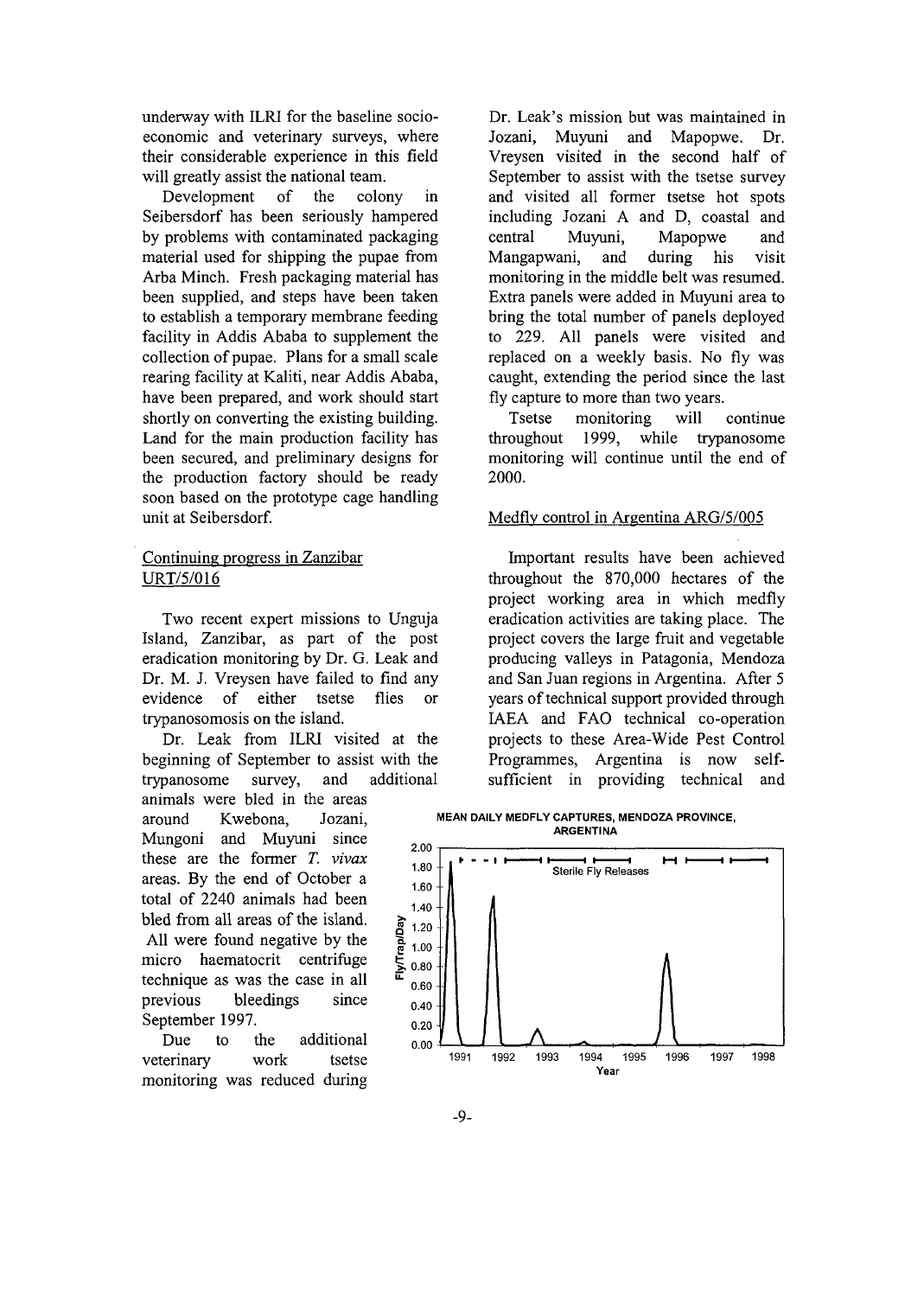scientific support to their own fruit fly eradication activities including the Sterile Insect Technique, medfly genetic sexing technology and post-harvest quarantine treatments against fruit flies.

Over these huge areas, dedicated mainly to fruit and vegetable production and export, more than 15,000 growers (large, medium and small fruit and vegetable farmers) are benefiting from the programme. Trial releases started in Mendoza in 1991, and following the first full scale releases in 1992-3 the wild population rapidly declined. Financial problems in late 1995 as a result of the "tequila effect" (the peso crisis in Mexico), caused a late start to sterile fly releases and the wild population resurged in early 1996, but this was brought back under control the next year (see graph). Very low and in some commercial production areas almost zero detection of the pest (San Rafael and Uco Valleys in Mendoza, as well as Alto Valle in Patagonia) is adding high quality and value to the produce and better market opportunities are now available.

As a result of this progress, Argentina and Chile (which is already medfly free following a successful SIT project supported by IAEA/FAO) have signed an agreement for close co-operation on medfly control and a joint strategy for establishing a binational fruit fly free area that would bring additional benefits to both countries' international trade in fruit and vegetables.

As a result of the contribution of the FAO and IAEA, Argentina and Chile are already regional centres in South America for development and expertise in the Area-Wide Concept in fruit fly control and eradication techniques. Presently, Argentina is providing technical support (including provision of sterile medflies) to other incipient fruit fly programmes within Argentina (La Rioja, San Luis, Cordoba, Entre Rios, Buenos Aires, Corrientes, Misiones, Catamarca and Tucuman) and

Chile to the on-going programme in southern Peru.

Almost 30 million dollars were invested by the government and fruit growers of Argentina in medfly control during the period from 1994 to 1998. Of this amount, around 6% was contributed by IAEA and FAO.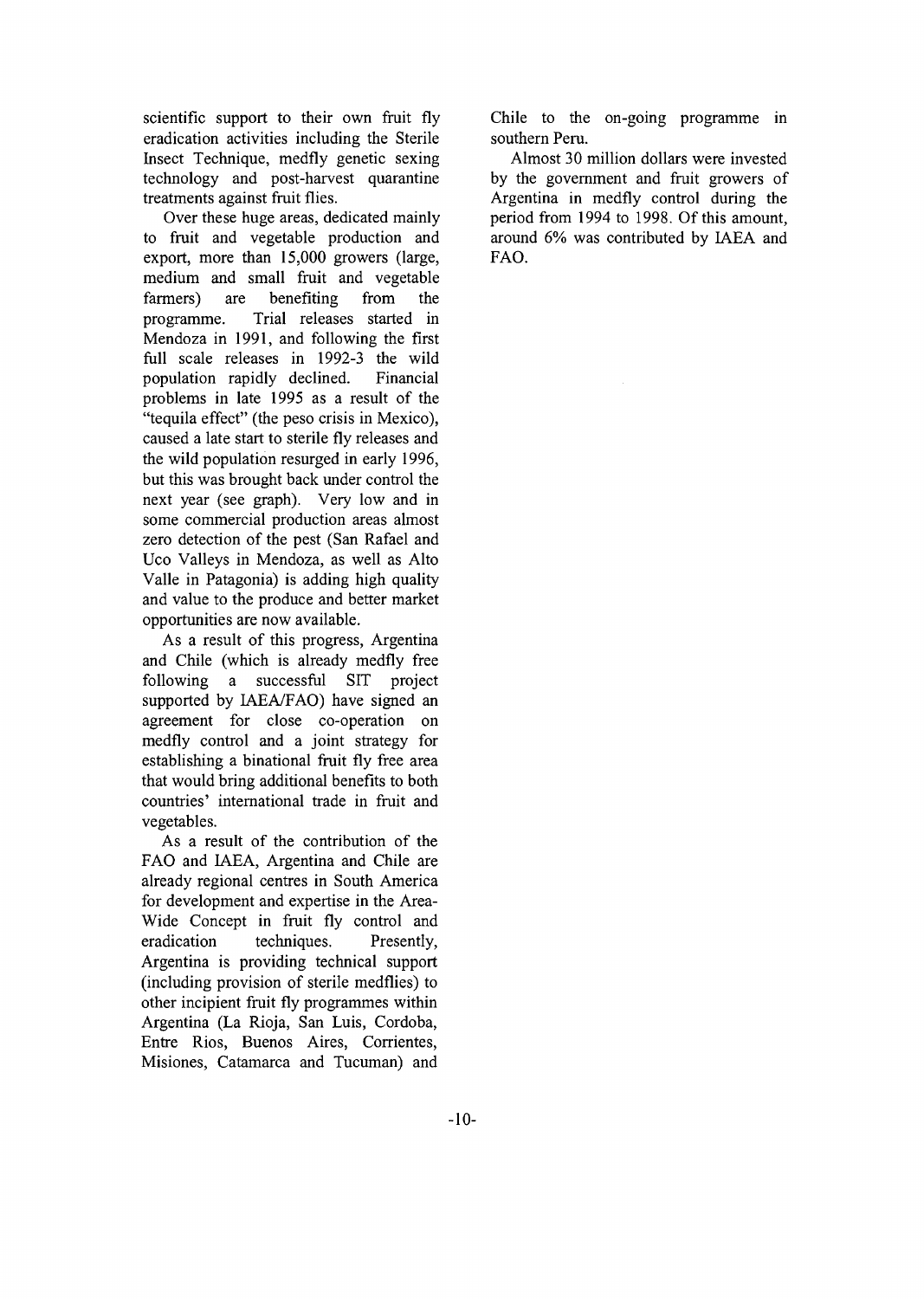

### **F. EXISTING AND PLANNED CO-ORDINATED RESEARCH PROJECTS (CRP)**

Enhancement of the Sterile Insect Technique (SIT) through Genetic Transformation Using Nuclear Techniques (D4. 10.12)

Since the first Research Co-ordination Meeting (RCM) held in Vienna in late 1996, major breakthroughs have been made in the development of nondrosophilid insect transformation systems. There have been 4 published reports in peer reviewed international journals of transposable elements being used to genetically transform 2 non-drosophilid species, the medfly *Ceratitis capitata* and the yellow fever mosquito, *Aedes aegypti.* These developments make it possible now to design and execute experiments aimed at the production of genetically engineered medfly strains that can be used to augment existing SIT strategies. These developments will also result in the identification and cloning of strategic genes and/or promoters from medfly that can be incorporated into existing strains and developed into new strains for the SIT.

*Expected duration:* 5 years (1995-99)

*Contract Holders* (1) from Greece

*Agreement Holders* (6) from Australia, United Kingdom, United States (2) and Italy  $(2)$ .

A Molecular and Genetic Approach to Develop Sexing Strains for Field Application in Fruit Fly SIT Programmes (D4.10.15)

The first and second RCM's of this CRP have now been completed. The first was in Mendoza, Argentina (March 1996) and the 2<sup>nd</sup> in Guatemala City, Guatemala (July 1997). The venues were chosen as genetic sexing strains are being reared at facilities in both of these locations and this gives the participants the opportunity to appreciate the constraints associated with the introduction of genetic sexing strains into operational programmes.

During the course of the CRP genetic sexing strains have been introduced into mass rearing facilities in Argentina, Guatemala, Chile, Madeira and Crete. In addition Hawaii and Western Australia are preparing to rear genetic sexing strains. The expertise developed in the CRP has been essential in order that this technology transfer meets the needs of the customer. In other fruit fly species, progress towards the development of genetic sexing strains has been made in the areas of polytene chromosome analysis and the isolation of genetic markers. There is also an increasing emphasis on the use of molecular techniques targeted to the cloning of sex determination genes.

A proposal has been made to extend the CRP for a further year into 2000. The next RCM will be held in Tapachula, Mexico from 12-16 July, 1999.

*Expected duration:* 5 years (1994-99)

*Contract Holders* (6) from Argentina, Bangladesh, Brazil, Greece, Guatemala, Philippines and United States of America.

*Agreement Holders* (3) from Australia, Italy and the United States.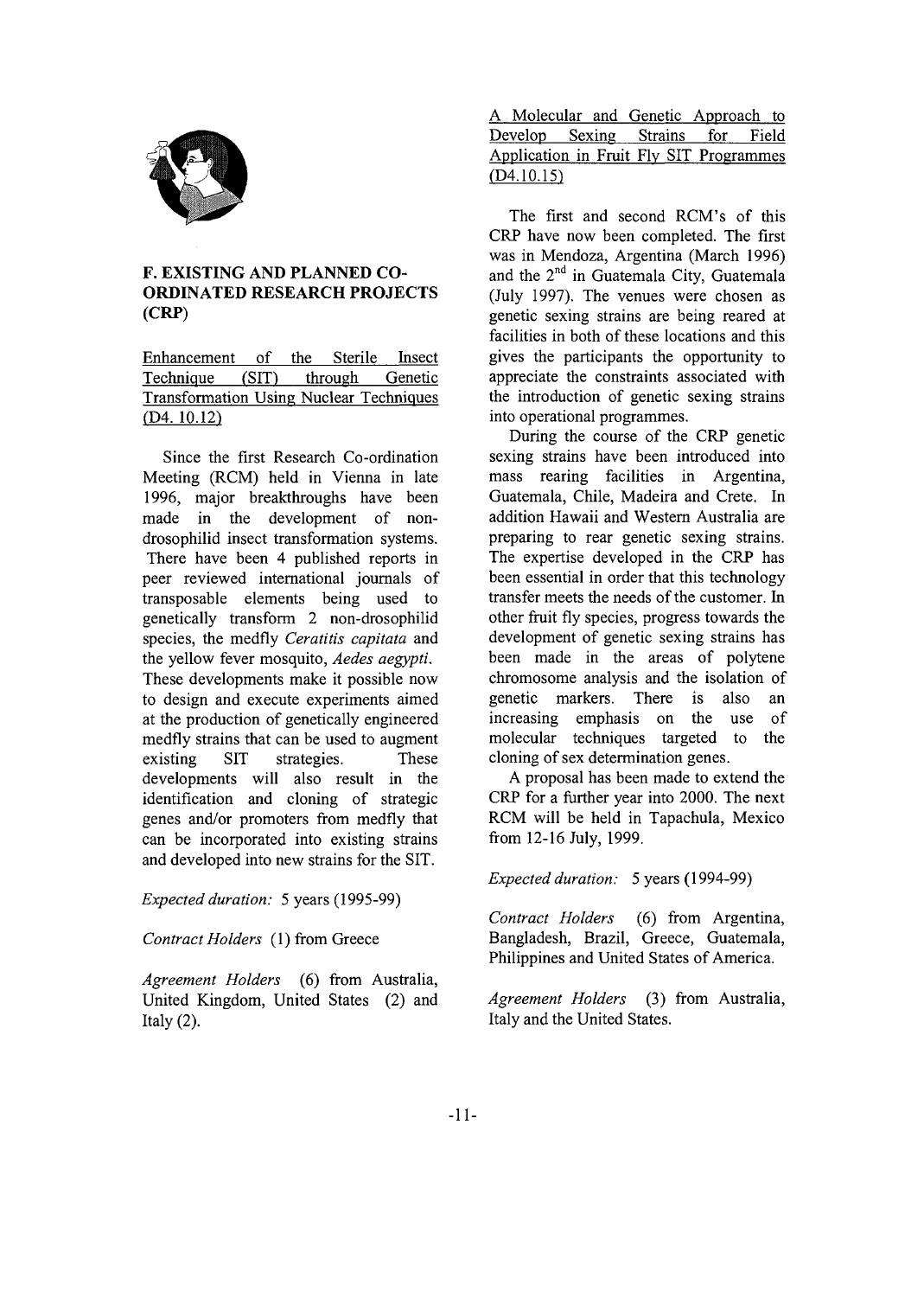|                         |  |  |  | Automation in Tsetse Fly Mass-rearing for |  |  |  |
|-------------------------|--|--|--|-------------------------------------------|--|--|--|
|                         |  |  |  | Use in Sterile Insect Technique           |  |  |  |
| Programmes $(D4.20.06)$ |  |  |  |                                           |  |  |  |

Several stages in the mass production of tsetse have been addressed so far. Progress has been good in the automated stocking of production cages, where it is now possible to emerge flies under controlled conditions into production cages to give the desired female to male ratio of 4:1, with less than 0.5% females remaining in the un-emerged pupae, for both *G. austeni* and *G. pallidipes.* The necessary conditions for other species remain to be determined.

The automated recognition of males and females has given mixed results. A transport system has been devised that moves the flies one at a time at emergence past a camera, where high quality images can be captured. So far though the variation in light intensity and orientation of the flies is too great for the image recognition software to reliably separate males and females.

Work on an improved system to handle cages for feeding is progressing well. A first fully automated prototype proved to be too complicated and a second prototype is now undergoing trials and shows good promise of reducing the effort of cage handling by approximately ten fold. The system holds 63 large cages on a single trolley that can be moved to feed all the cages simultaneously and then returned to the larval collecting unit. After further testing and modification this version is expected in the future to be installed in Ethiopia for the mass rearing of *G. pallidipes.*

Other work has looked at the handling factors affecting flight ability in irradiated males, increasing cage holding density by the use of inserts, blood decontamination, energy saving, and colonisation of *G. longipalpis.*

The next RCM is scheduled for 12 - 16 April 1999 in Vienna.

*Expected duration:* 5 years (1995-00)

*Contract Holders:* (5) from Austria (2), Czech Republic, Burkina Faso, Tanzania and Nigeria.

Improved Attractants for Enhancing the Efficiency of Tsetse Fly Suppression Operations and Barrier Systems Used in Tsetse Control/Eradication Campaigns  $(D4.20.08)$ 

This CRP was set up to address the shortcomings in attractants for a number of important tsetse species where the standard odours used for *G. morsitans* and *G. pallidipes* are poor or ineffective, and to generally try to improve effectiveness and reduce cost.

So far the Nile monitor lizard has been confirmed to be the principal host of *G. palpalis gambiensis* and *G. f. fuscipes* by blood meal analysis, but odour experiments using live lizards have been inconclusive.

A number of natural kairomones and their analogues have been synthesised, and tested in laboratory experiments or in the field. Decylaldehyde increased caches of *G. austeni,* and linoleic acid, a possible precursor of l-octan-3-ol also proved active.

Molecular modelling of the structure of known attractants has indicated possible new synthetic attractants, and several of these have proved active in laboratory tests. This approach could lead to the identification of not only more attractive and cheaper compounds, but also attractants for the current "difficult" tsetse species.

Work is also going on to characterise the cuticular hydrocarbon sex pheromones of tsetse, for use in assessing population differences. Comparisons of conspecific populations have shown that the hydrocarbons mixtures are usually very similar.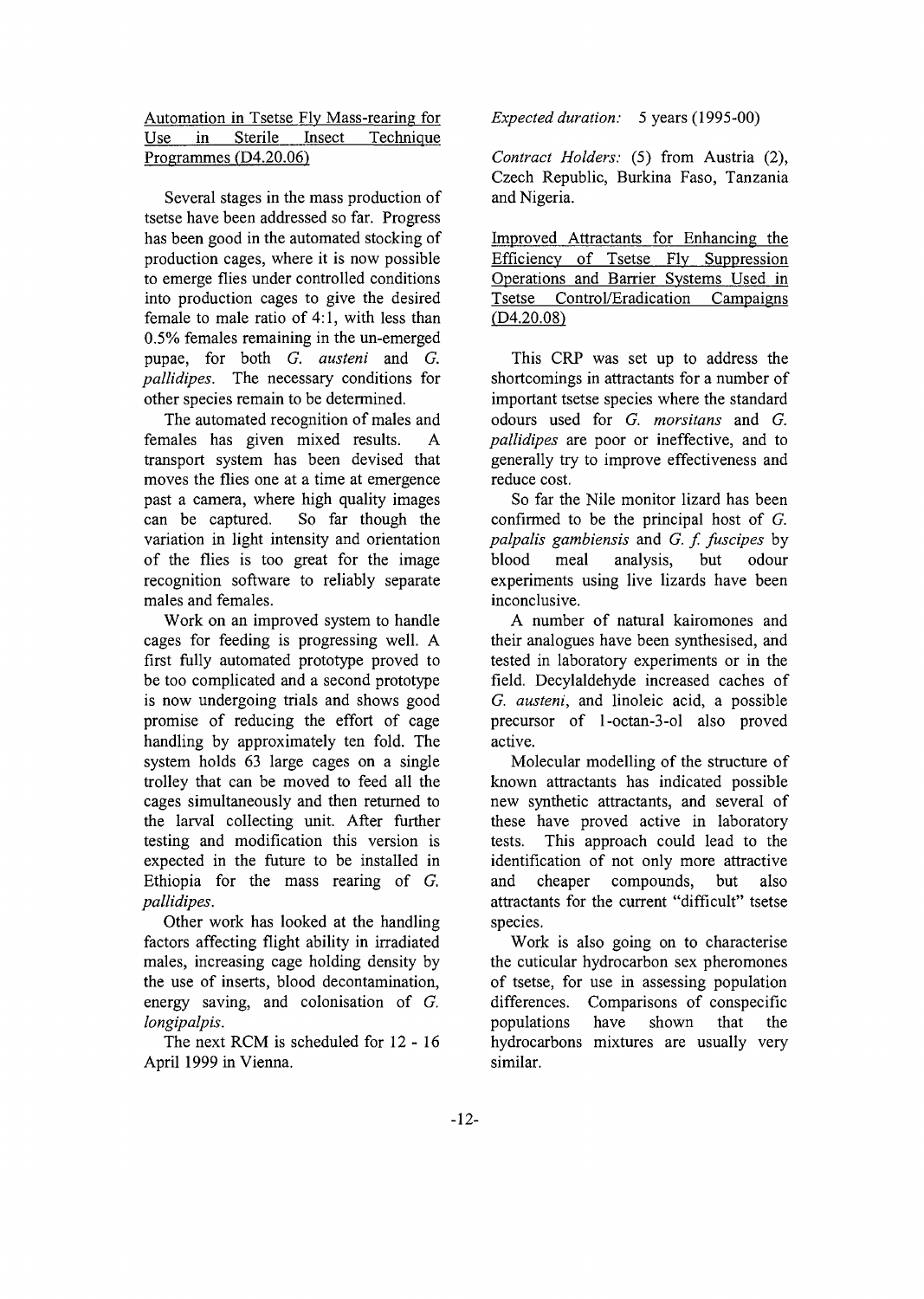*Expected duration:* 5 years (1994-99)

*Contract Holders* (5) from Mali, Burkina Faso, Kenya and Hungary.

*Agreement Holders* (3) from the United Kingdom, the United States and Switzerland.

Evaluation of Population Suppression by Irradiated Lepidoptera and their Progeny  $(D4.10.11)$ 

This CRP was concluded in June 1998. Drs. F. Marec and J. Carpenter are editing the final proceedings which will be published as a special issue of the Florida Entomologist, which is available on-line. (http://www.fcla.ufl.edu/FlaEnt/feissues.htm')

Development of Female Medfly Attractant Systems for Trapping and Sterility Assessment (D4.10.13).

This CRP was concluded in mid 1998 and has resulted in an effective female medfly attractant system that was tested in 16 countries and is now commercially available and being used in many operational projects including California and Florida. Dr M. Heath is editing the final proceedings which will be available as a technical publication (TECDOC) from the IAEA. See also the extended item in Section H (page 23) summarising the outcome of this CRP.

#### Medfly Mating Behaviour Studies under Field Cage Conditions (D4.10.14)

Slow motion video-recordings of the sexual behaviour of wild and/or massproduced flies have been collected from Argentina, Costa Rica, Greece, Guatemala, Israel, Kenya, Madeira, Mexico and Reunion for centralised analysis. Though a thorough quantitative analysis is still pending, preliminary results showed that no consistent qualitative difference can be

found between the courtship behaviour of males from the different wild populations.

Field cage tests with host trees have been found to be the most reliable tool available to assess mating performance and sexual compatibility of mass-reared medfly males when competing with wild males for wild females. There is clear evidence from the tests and field assessment studies that some quantitative differences in term of mating performance and sexual activity between mass-reared and wild flies can be detected.

Among the most important outcomes of the CRP it was shown that, for the countries represented in the CRP with the exception of populations in Kauai, Hawaii, and Madeira, Portugal, no sexual incompatibility was encountered between mass-reared and wild medfly populations or among wild medfly populations from different geographic origins.

#### *Expected duration:* 5 years (1993 - 98)

Contract Holders (8) from Argentina, Costa Rica, Greece, Guatemala, Israel, Mexico, Reunion and Kenya.

*Agreement Holders* (1) from the United States.

Genetic Applications to Improve the SIT for Tsetse Control/Eradication Including Genetic Sexing (D4.20.05)

The first RCM was held in Addis Ababa, Ethiopia in February, 1997. It was held in Ethiopia to acquaint the participants with the preparations for the future SIT programme in the Southern Rift valley and to focus the work of the CRP on *Glossina pallidipes* populations, the target for the SIT programme. A report of the meeting is available from the Section.

During this first meeting detailed research goals were elaborated and they focused on the development of PCR based analytical tools which will be used to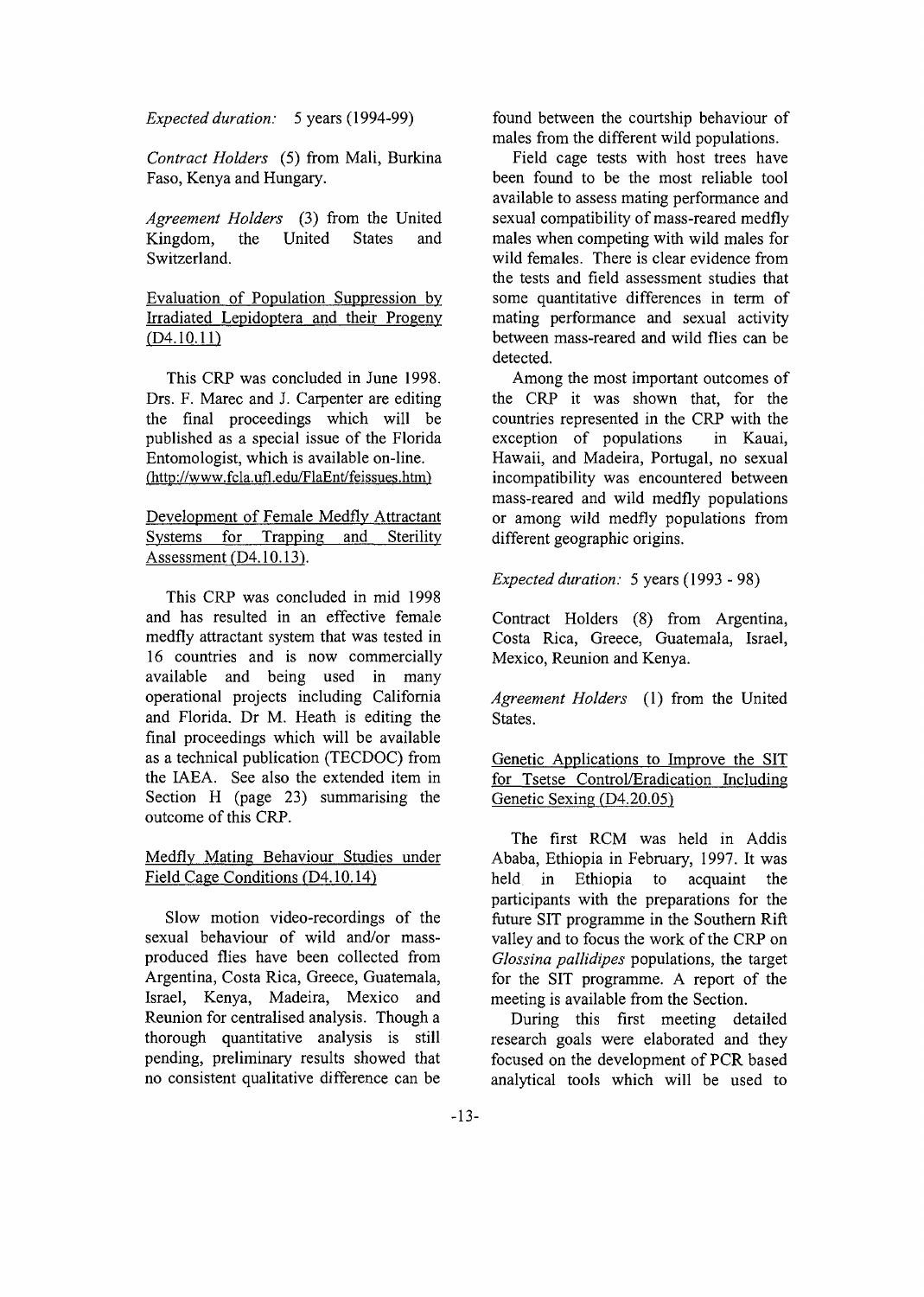investigate the degree of population isolation of the target population in the Southern Rift valley. It was also decided to develop polytene chromosome analysis for tsetse. Other work that will be carried out in the CRP includes the analysis of refractoriness in tsetse and the possible use of genetic incompatibilities between different taxa of tsetse.

The next meeting will be in Vienna in September 1999.

*Expected duration: 5* years (1997-02)

*Contract Holders* (3) from Greece, Kenya and Italy.

*Agreement Holders* (5) from Greece, Kenya and Belgium, Canada, United States, Italy

**Reports of the RCMs are available upon request from the offices of the Section.**

*The following two Co-ordinated Research Projects are scheduled to be initiated in 1999 subject to approval and availability of funding. We still encourage applications for participation:*

Evaluating the Use of Nuclear Techniques for the Colonisation and Production of Natural Enemies

*Objective:* The proposed CRP has the objective of evaluating the use of nuclear techniques in improving the production, shipping and deployment of biological control agents to manage pests, facilitate trade and protect the environment.

Considerable technological advances have been made in mass-rearing of parasitoids and predators for augmentative biological control. The large scale availability of natural enemies of key insect pests opens the way for totally biological systems of pest control, where mass releases of natural enemies can

suppress pest densities in the field and so act synergistically with sterile insect releases to control wild insect populations within the context of area-wide integrated pest management programmes. Nuclear techniques can also play an important role in the production of natural enemies, as recent research has shown that parasitisation rates are increased in irradiated host larvae. Irradiation can also prevent the escape of fertile prey or unparasitised adult pest insects and artificial diets for mass-rearing of natural enemies can be decontaminated using irradiation.

### *Expected duration:* 5 years (1999 - 04)

There has been a good response to this initiative and a number of proposals are under consideration. Further submissions are still welcome.

### Quality Assurance of Mass Produced and Released Fruit Flies

*Objective:* To improve and standardise internationally quality control and assurance procedures for mass produced fruit flies. There are now over ten fruit fly mass rearing facilities in the world that produce sterile flies for SIT programmes. With international trade in sterile insects becoming a reality, it is important that producers and users apply internationally standardised quality control procedures. A CRP involving behaviourists, physiologists and mass rearing specialists will allow fine-tuning of the internationally accepted standards and procedures as well as developing new tests measuring more representative parameters. A Consultants Group Meeting on the International Standardisation of Quality Control Procedures for Mass Reared and Released Fruit Flies was held in May 1997 in Vienna. It produced an updated international manual of standard QC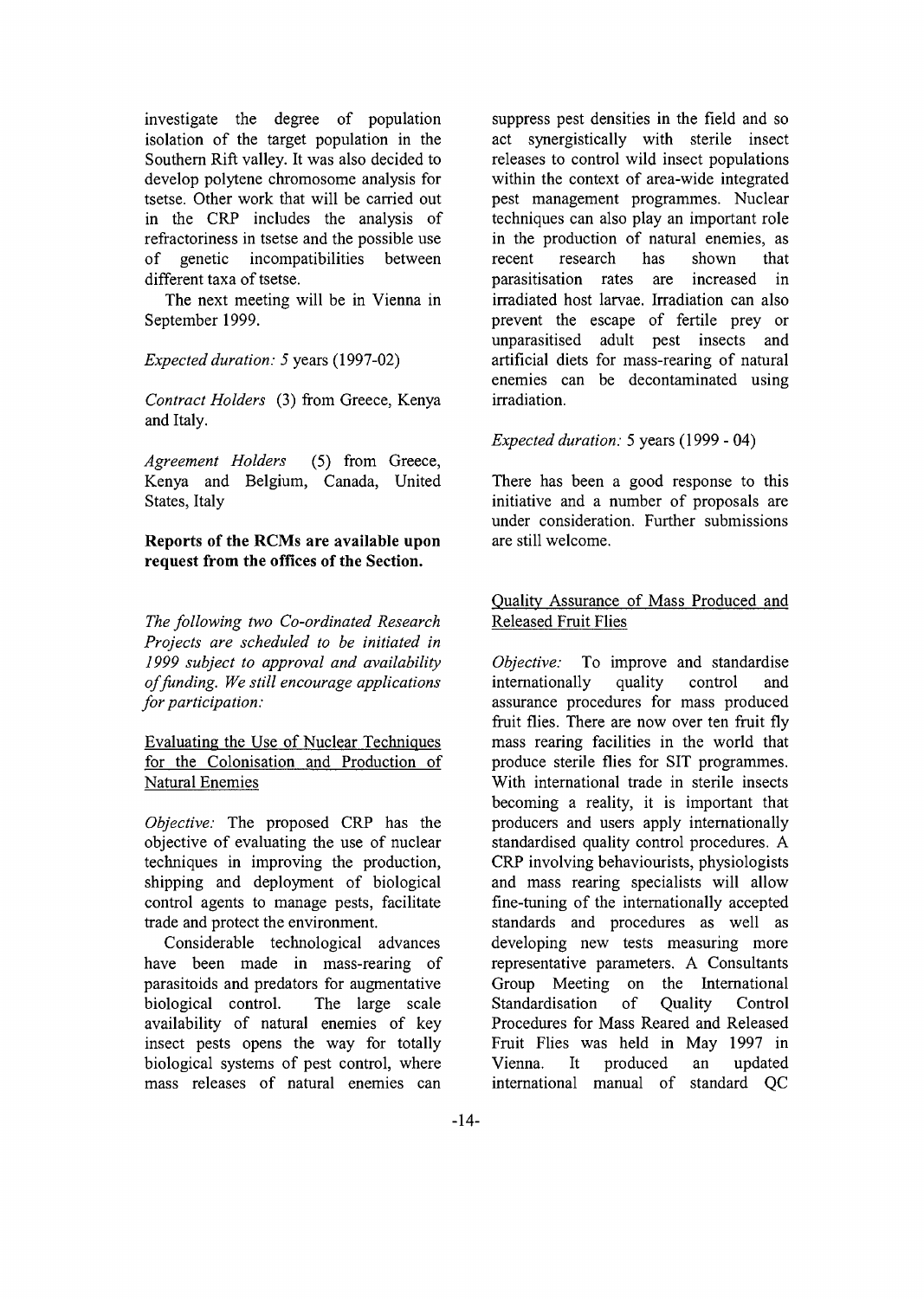procedures (see Section H, page 28) and recommended implementing this CRP to address those technical issues that require fine-tuning and those that could not be resolved and therefore require a coordinated R&D approach to develop new or better QC tests.

*Expected duration:* 5 years (1999-04)

*We strongly encourage behaviourists, physiologists and mass rearing specialists from the relevant countries rearing facilities and research institutions or universities to put forward proposals for this co-ordinated research project*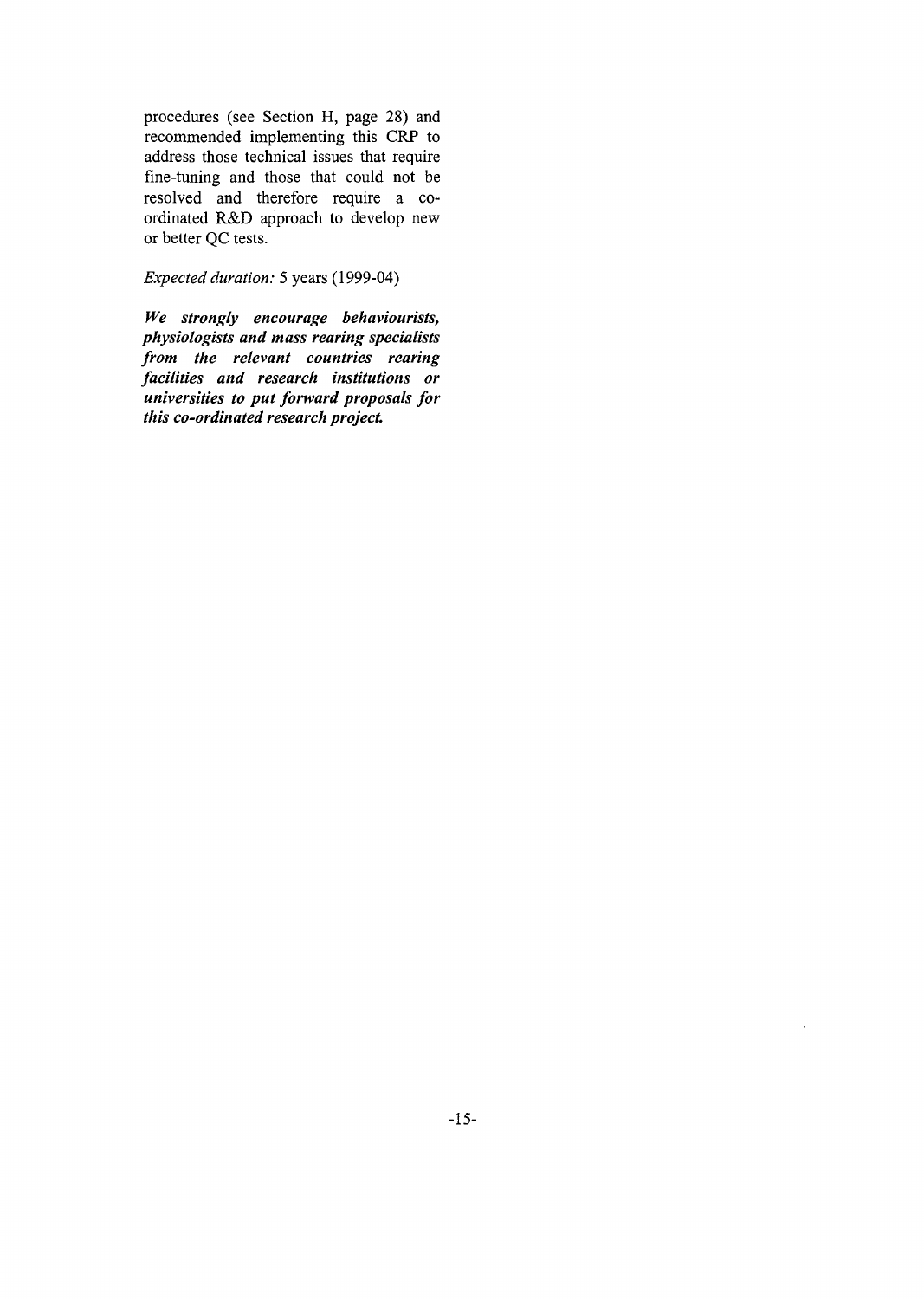

#### **G. DEVELOPMENTS AT THE ENTOMOLOGY UNIT, SEIBERSDORF**

#### MEDFLY

#### **Genetic Sexing**

The use of genetic sexing strains (GSS) in operational SIT programmes continues to increase. To ensure that this transfer of technology is providing a satisfactory product to the end-user, R and D support in the form of provision of current strains or the development of new ones, remains a high priority. Strains are developed, tested under mass rearing conditions and their mating behaviour evaluated before being transferred to operational facilities.

The widespread acceptance of male only strains as an important component of operational SIT programmes requires increasing attention from the Unit to ensure that the appropriate support is provided on a continuing basis, and that strain transfer is not a "one off' event.

#### **GSS Vienna 7-97**

This new strain was chosen for mass rearing evaluation as the position of the translocation breakpoint was predicted to improve stability and mass rearing characteristics. The strain was not backcrossed to any field strain before testing its mass rearing characteristics. The mass rearing characteristics of this strain have proved to be excellent with no build up of recombinants, even in the absence of a filter (see below), after 19 generations of mass rearing.

There is concern however about the mating behaviour of this strain, especially when mating with wild flies from Madeira.

VIENNA 7-97 was tested in the greenhouse against wild populations from Israel, South Africa and Madeira. The mating competitiveness of VIENNA 7-97 males was found satisfactory when tested with wild Israel and South Africa flies (VIENNA 7-97 males achieved about 25% of wild female mates). However, tested under the same conditions, VIENNA 7-97 males do not compete successfully with wild Madeira flies and achieve only 7% of wild female mates. Similar results were also found on site in Madeira during field cage tests. Despite the fact that mass rearing quality control data was very satisfactory, the unexplained poor mating behaviour of VIENNA 7-97 with Madeira flies is giving some concern. The strain is being back-crossed to field material and the tests will be repeated to assess whether the mating effect is due to the translocation or to the genetic background.

#### **Filter Technology for Mass Rearing**

The maintenance of long term stability during mass rearing of genetic sexing strains is essential if these strains are to gain wide acceptance. To help in this regard a filter system has been developed together with colleagues at Moscamed, Guatemala, in which a small colony of the genetic sexing strain is maintained by removing recombinants by hand. This colony is then used to feed eggs into the mass rearing system which then multiplies these eggs over a limited number of generations to produce the required numbers of flies for release. This filter principle can also be used for conventional strains in order to rear colonies under low stress conditions to maintain important components of courtship and mating behaviours.

#### **Inversions**

Chromosomal inversions can be used in two ways in combination with genetic sexing strains. They can reduce instability and they facilitate the introduction of wild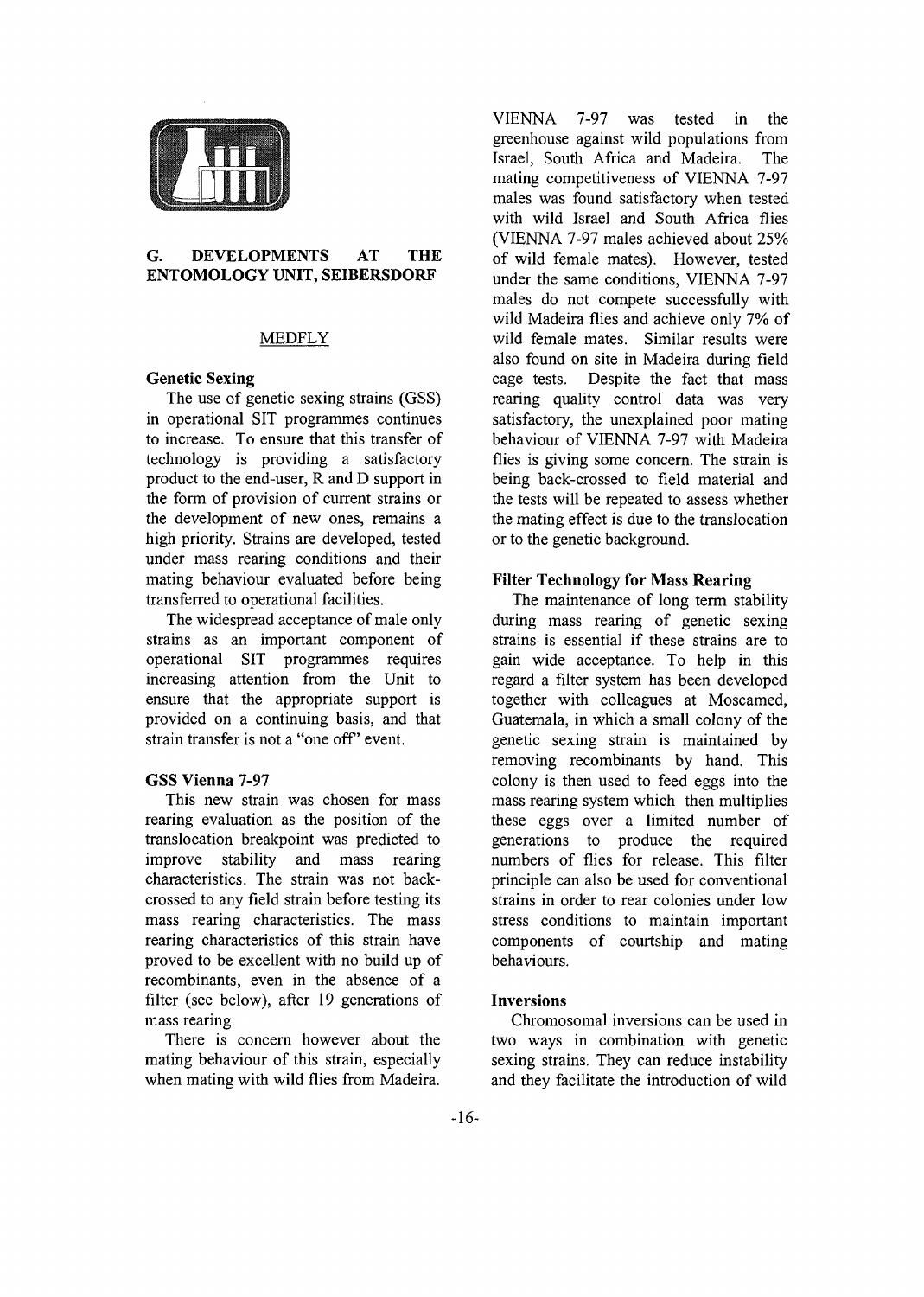genetic material into the strains. In collaboration with Antigone Zacharopoulou in Patras and Carlos Caceres in Guatemala, a series of 8 inversions has been isolated and characterised cytogenetically. Although none of the inversions covers all the required markers the mating procedures are now so efficient that additional inversions can now be routinely isolated. Although the need for inversions to stabilise genetic sexing strains has somewhat reduced due to the success of the filter system, they are still very important to ensure the easy transfer of wild genetic material into the strains.

### **Mating Behaviour**

An exhaustive study of mating compatibility between medfly populations from different parts of the world has now been completed. This study also included mating studies between genetic sexing strains and wild populations. Wild populations from 9 countries, covering most of the geographical range of medfly, were tested as well as 4 genetic sexing strains.

The study demonstrated for the first time that there appear to be no pre-mating isolation barriers for medfly over its whole geographic range and this indicates that if a particular genetic sexing strain shows good mating competitiveness with one population there is a good chance that it will be effective against others. In practical terms this means that a single well characterised strain, regularly refreshed with wild genetic material, could be used in many facilities world wide.

#### **Transgenic flies**

As reported in the previous Newsletter genetic transformation was achieved using a particular genetic vector named *piggy bac.* Stable transformed lines are now being maintained and analysed. A second vector, *Hermes,* has now been shown to be able to transform medfly. The current rapid progress in medfly transformation and the increasing demand for the facilities at Seibersdorf has required the refurbishment of part of the Unit into a transgenic facility. This facility will enable the work to be carried out in a biologically responsible manner and with more space available.

### TSETSE

### **Mass Rearing Developments**

The implementation of the tsetse SIT programme in the Southern Rift valley in Ethiopia will require extensive R and D in terms of fly production and handling. The scale of the operation will require new procedures and concepts to be developed. Two aspects will be highlighted here.

### TPU2

The "tsetse production unit 2" (TPU2) is a conceptually simple set of equipment which is used to hold and feed large numbers of flies and to collect pupae from them. A prototype is now under evaluation which carries 63 large cages containing in total about 15,000 female flies. Aspects of fly density, mating efficiency and production are being tested using *Glossina pallidipes,* the target species in Ethiopia. The TPU2 is robust, simple, easily constructed and can be manufactured and assembled in Ethiopia.

#### Self stocking of cages

Using a difference in the emergence time of male and female *G. pallidipes* a system has been developed whereby adult flies of the right sex ratio and number can be added to cages without handling the flies. This procedure has been developed based on the observations that a ratio of 1 male to 4 females is acceptable in the cage and that flies of both sexes can be placed in the cage immediately after emergence. This cage stocking system will now be used to stock the cages for the TPU2.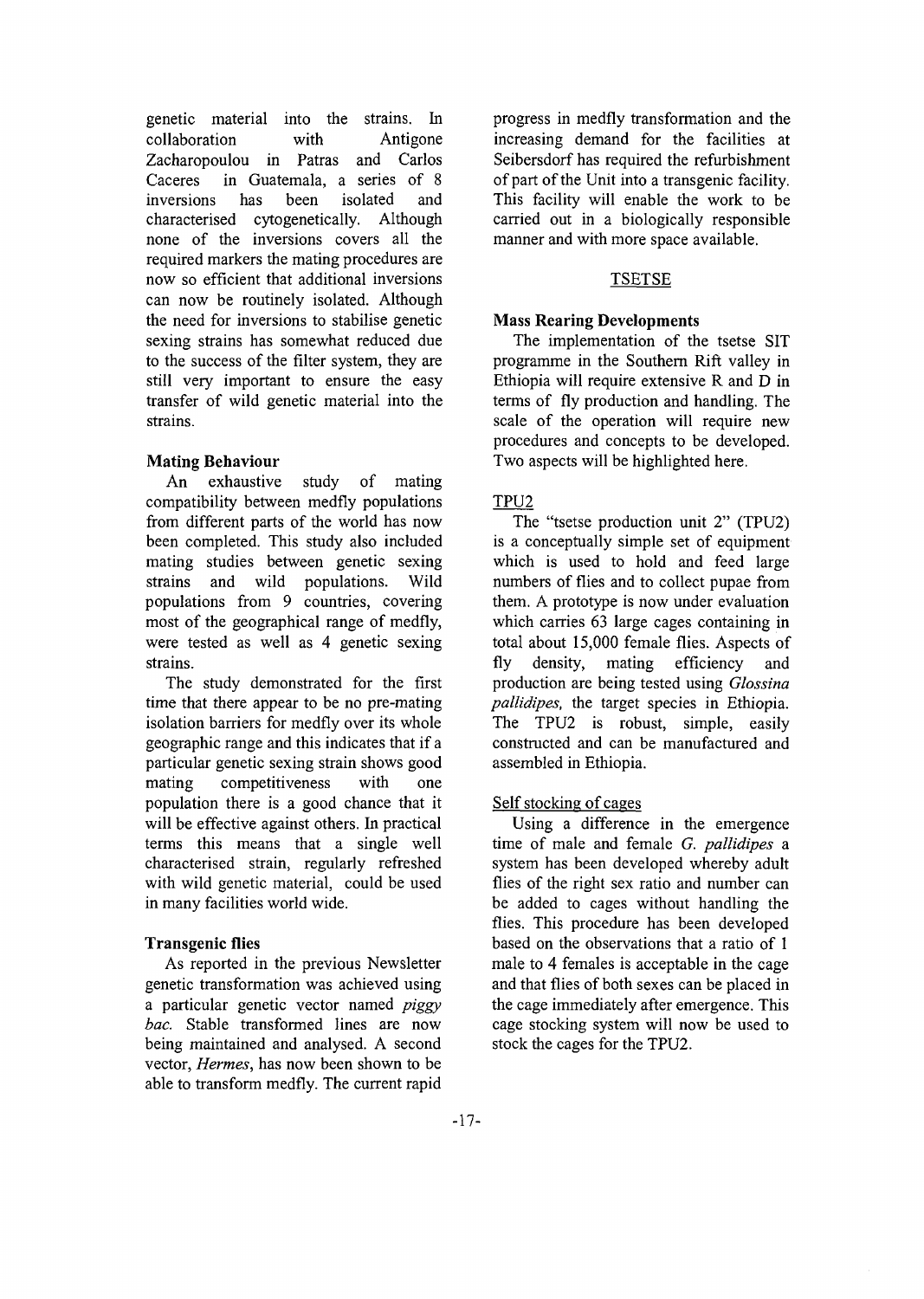#### **G. pallidipes Colony from Arba Minch**

For the SIT release programme in Ethiopia it will be essential that a mass reared colony of *G. pallidipes* is established from the target area. Until a rearing facility is constructed in Ethiopia the responsibility for building up the colony is at Seibersdorf. Pupae are received at regular intervals from Ethiopia and the emerging flies fed directly on the membrane feeding system. Problems have been encountered in obtaining viable adults from Ethiopia although once the flies have survived the first 24 hours in Seibersdorf their survival and productivity are acceptable. Recent changes have been made to the pupal collection procedure in Ethiopia and it is hoped that this will now improve. The colony currently stands at 2000 females.

#### **Other Areas of Interest**

- **1)** *Radiation studies:* There is no data on the radiation sensitivity of *G. pallidipes* and a series of experiments has been set up to identify the correct dose to use for effective sterilisation of males.
- 2) *Freeze dried blood:* A large test on the long term effects of feeding freeze dried blood to tsetse, as opposed to fresh frozen blood, is coming to a conclusion. The test shows that blood can be stored for an extended period under ambient conditions without significant loss of quality after freeze drying, and although fecundity is slightly reduced, mortality is no higher than normal. The utilisation of freeze dried blood would give a large programme the ability to switch diets for a limited period if an emergency occurred with the supply of fresh frozen blood without jeopardising the colony. The effects of feeding freeze dried blood over several generations are now being evaluated.
- 3) *New colonies:* A colony of *G. morsitans centralis* from Botswana is now being successfully established in the event that an SIT programme for this species in

the Okavango Delta becomes a reality. A colony of *G. swynnertoni* derived from that in the laboratory of Dr. R. Gooding in Canada will also be established.

4) The Unit continues to supply an increasing number of researchers in many parts of the world with tsetse material. The closure of tsetse rearing laboratories in many parts of the world has dictated that the Unit take over the support for many tsetse R and D projects.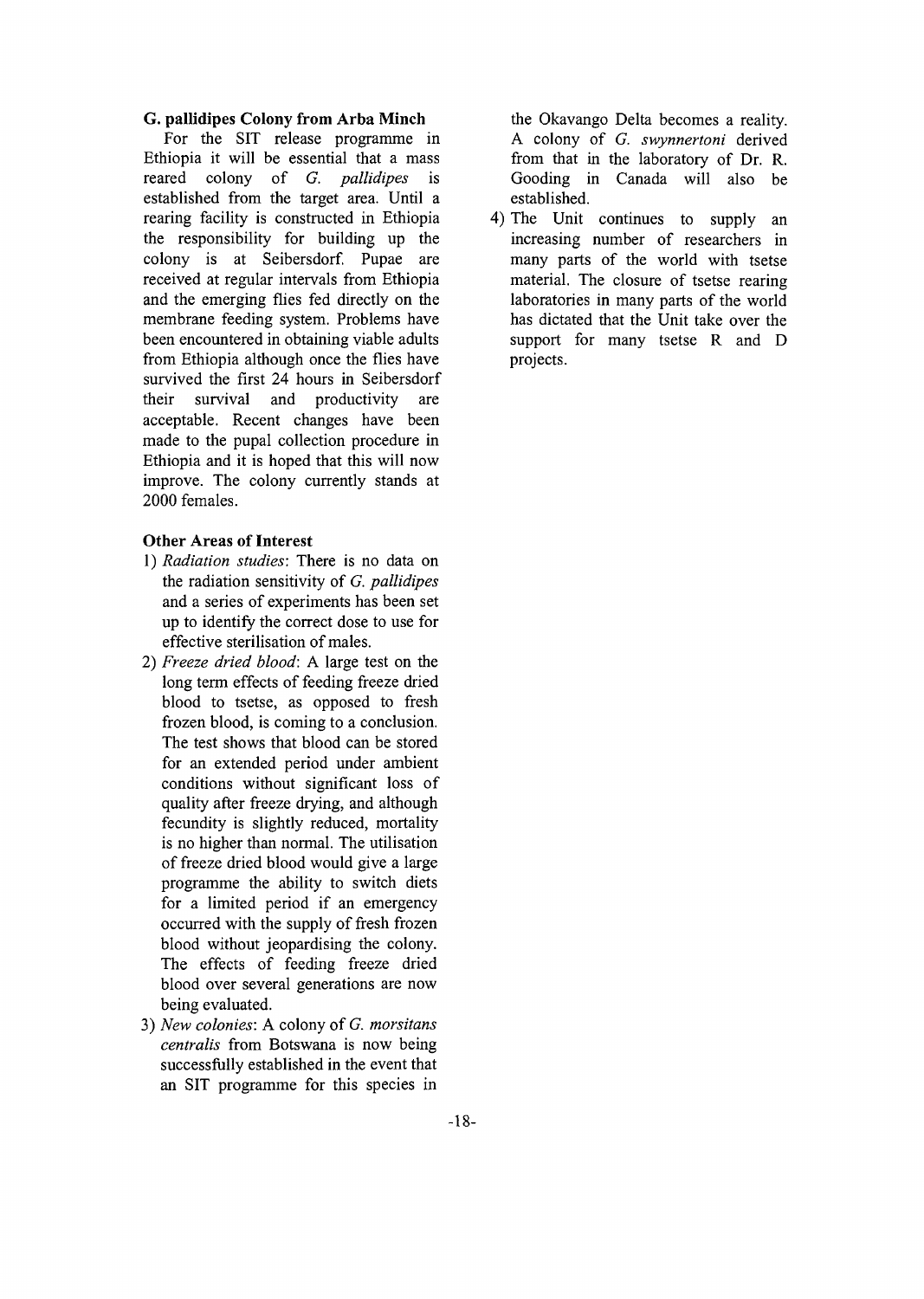#### **H. SPECIAL NEWS AND REPORTS**

### 5<sup>th</sup> International Symposium on Fruit Flies of Economic Importance, 1-5 June 1998 Penang, Malaysia

The Minister of Agriculture for Malaysia, Datuk Amar Dr. Sulaiman Haji Daud, opened the 5<sup>th</sup> International Fruit Fly Symposium on the  $1<sup>st</sup>$  of June 1998. In a brief ceremony, Patrick Gomes, Chairperson for the International Steering Committee, provided opening remarks followed by a presentation of the Universiti Sains Malaysia, which served as sponsors and convenors of the symposium. Professor Tan Keng Hong, School of Biological Sciences, Universiti of Sains Malaysia, served as the local organiser of the symposium.

A total of 194 participants from 45 countries met for 4 days to discuss progress in the development of new technologies and the implementation of projects to better control fruit fly pests. A total of 12 sessions were held that included presentation and poster discussions. Topics covered included Area-wide Fruit Fly Action Programmes; Area-wide Approaches to Fruit Fly Management; Quarantine and Post-Harvest Treatments; Biotechnology, Genetics, and Molecular Biology; Genetic Sexing and the Sterile Insect Technique; Rearing, Quality Control and Nutrition; Ecology and Demography; Biochemistry and Physiology; Semiochemicals and Field Monitoring; Behaviour; Biosystematics, Biodiversity and Evolution; and Natural Enemies and Beneficial Fruit Flies. A total of 31 papers and 202 posters were presented. A joint proceedings with the FAO/IAEA International Conference will be published in the coming year.

South Africa was selected as the venue for the 6<sup>th</sup> International Symposium on Fruit Flies of Economic Importance to be held in four years time, in 2002.



### 3<sup>rd</sup> Annual Exotic Fruit Fly Symposium, Riverside, California, 14-16 September 1998

This event is becoming a very important meeting as it brings together many people and organisations involved in area-wide control of fruit flies. Most of the presentations during the symposium dealt with aspects of medfly SIT to which the FAO/IAEA programme has made significant contributions and this was repeatedly recognised. The Symposium covered both field implementation of SIT, mainly in California, and reports of R and D projects which the California Department of Food and Agriculture (CFDA) and the Citrus Research Board (CRB) are funding. Both organisations are currently funding several R and D projects which have direct relevance to the Insect and Pest Control sub-programme. The CDFA have already funded a project at the University of Hawaii which contains funds earmarked for support of the R and D programme at the FAO/IAEA Seibersdorf laboratories. The key points made during the symposium included:

#### *Field Implementation*

- In California the medfly Preventative Release Programme (PRP) is successfully preventing the establishment of new medfly infestations.
- For new outbreaks outside the PRP area the temperature sensitive lethal *(tsl)* genetic sexing strain (GSS) from Guatemala is now being used.
- In Florida, there are currently four infestations in various stages of eradication with the *tsl* from Guatemala being used where possible.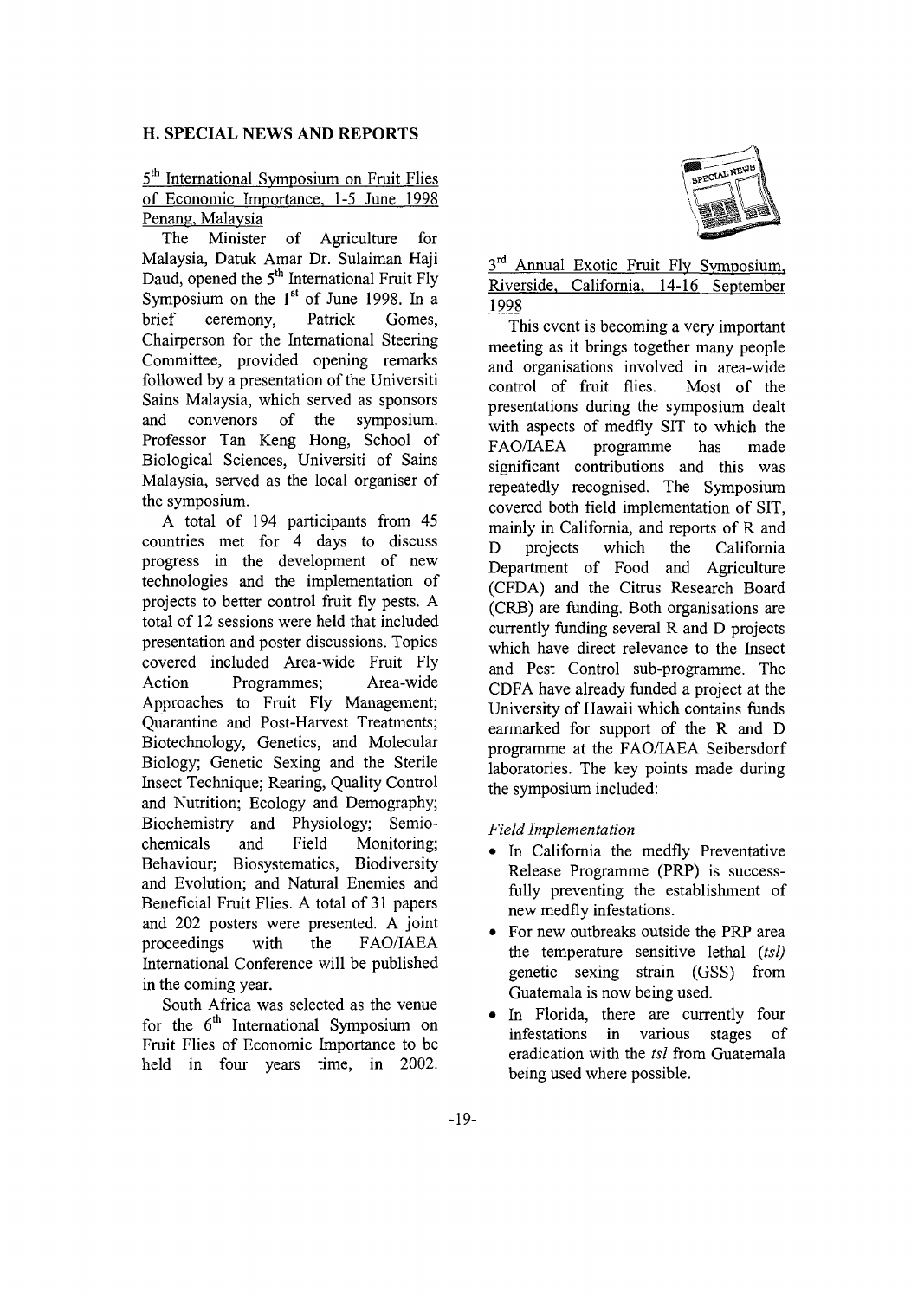- The CDFA medfiy rearing will be remodelled to mass rear the *tsl.*
- Considerable progress was demonstrated in the development of improved female trapping systems for medfiy. When used in combination with male only release these will greatly increase the effectiveness of SIT. The key role that the CRP  $(D4.10.13 - \text{see pages } 13)$ and 23) has played in this development was repeatedly acknowledged.
- Molecular analysis continues to show that California and Florida are subject to medfiy invasions from different geographical areas but it is currently not possible to unequivocally determine the precise geographical origin of a single trapped medfiy.

#### *RandD*

- Genetic transformation of fruit flies has now been accomplished in several laboratories, including Seibersdorf, using different genetic vectors.
- Medfly has now been transformed with a gene expressing a green fluorescent protein (GFP) which might be useful for the identification of released flies.
- PCR primers have been designed which can differentiate male and female individuals at any stage of development, including eggs.
- The role that symbiotic bacteria might play in nutrition and hence survival of mass reared flies is being recognised.

#### The sterile insect technique for commercial control of the onion fly

The Sterile Insect Technique has been applied commercially for the control of the onion fly, *Delia antiqua,* (Diptera: Anthomyiidae) in the Netherlands since 1981. About 15% of the total Dutch onion crop is treated representing about 2600 hectares. Flies are mass reared on an artificial diet and a new strain is regularly collected from the field. Continuous rearing can be carried out as the pupae can be stored for up to one year at 3°C. The

ability to store pupae is extremely important for the implementation of the programme.

Grower uptake of the programme has been problematical due mainly to a lack of confidence in the technology but also to the selfish behaviour of a minority of growers. This means that a key condition for the optimal use of this technique, i.e. an area-wide approach in which all growers of a region participate has not been achieved and effective population suppression is not possible.

Many growers who use chemical control for this pest view SIT as a convenient insurance policy in the event that the fly develops resistance to the insecticides. However, should resistance develop then only a strict and regional management of onion production could provide the right environment for the utilisation for this technology.

#### SIT for codling moth eradication in British Columbia, Canada

For the past 5 years orchardists and homeowners in the Okanagan Valley of British Columbia, Canada have joined forces with the Okanagan-Kootenay Sterile Insect Release (SIR) Program to do battle with the codling moth (CM), *Cydia pomonella,* (Lepidoptera: Tortricidae). Eradication of the pest is being achieved through the release of sterile CM throughout the area from mid-April to mid-September. In order to provide the needed overflooding ratios, a mass-rearing facility is being operated in Osoyoos, BC with a current production of 14.2 million sterile moths per week.

Prior to the start of the Program, control of this pest was based on 3-5 cover sprays of the organophosphate insecticide azinphosmethyl per season. By eradicating CM the industry will decrease its reliance on these sprays, creating expanded opportunities for integrated management of other orchard pests.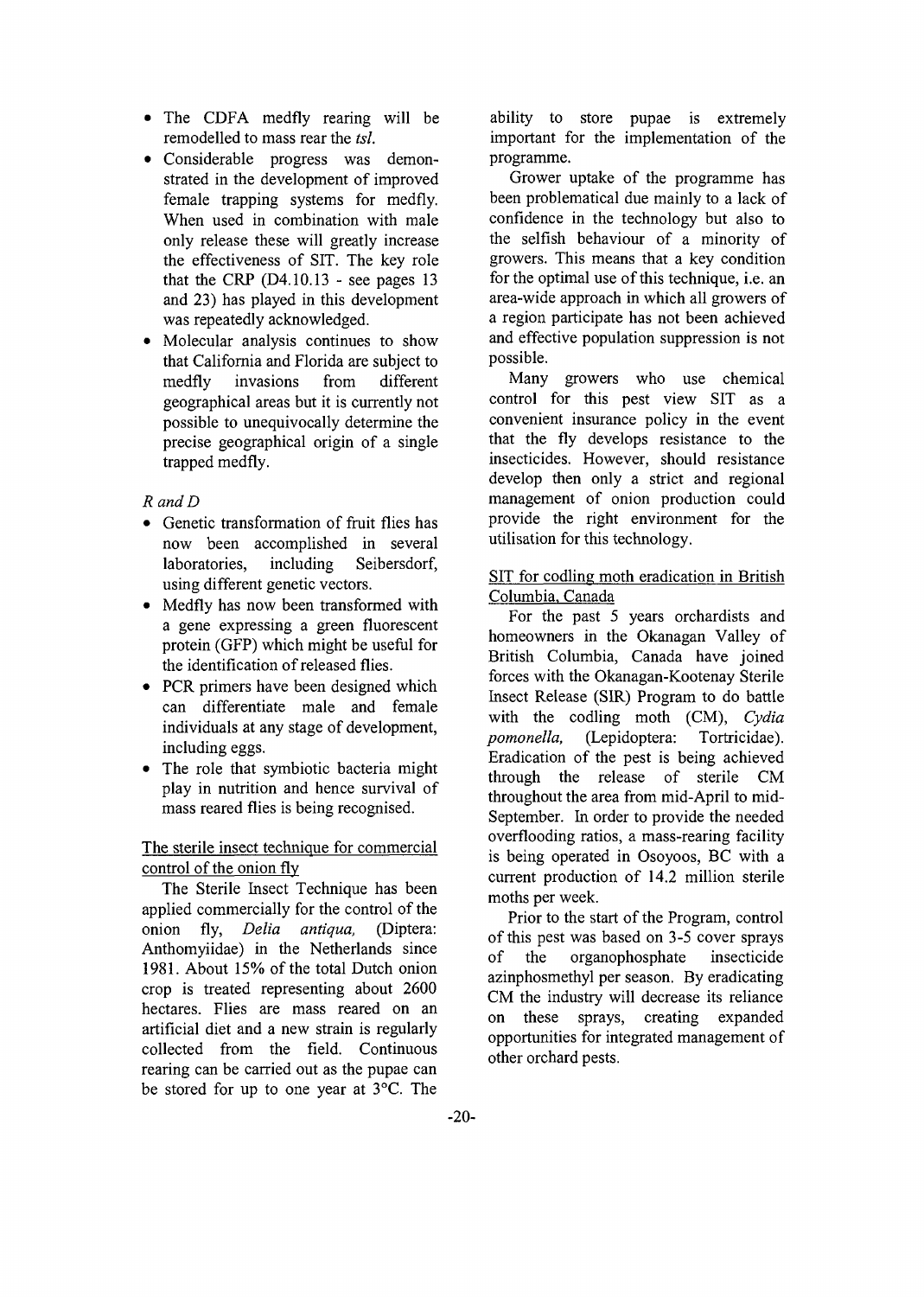The SIR Program became a reality in 1992 following 20 years of research and development at the Agriculture and Agri-Food Canada Research Centre in Summerland, BC. Area growers and all 3 levels of government agreed to share the Program's costs. In 1997 the operating budget was \$3.2 million CAD, with growers paying \$80 per acre of apples and pears and homeowners \$0,195 per \$ 1,000 of assessed land value.

Lack of a co-ordinated clean-up effort prior to the release of sterile CM in 1994 resulted in excessive damage in the initial year. These results began to change in 1995, when growers were persuaded to combine an aggressive spray program with the release of the sterile moths to reduce the wild population to a manageable level. Since then, the resulting decline in the wild population has been dramatic. The average trap catch has been reduced from 13.0 moths/trap/week during peak first brood spring emergence and 3.0 moths/trap/week during peak second brood emergence in 1995, to an average of 1.0 and  $\leq 0.5$ CM/trap/week for first and second brood, respectively, in 1997. The majority of growers sprayed only once for CM in 1997, 91 % of the orchards had no CM injury at harvest, and it is likely that growers will not have to spray for CM in Zone 1 in 1998 and future years.

The treatment area has been divided into 3 zones - South, Central and North Okanagan - with approximately 8,250, 6,250 and 3,500 acres of apples and pears, respectively. The schedule in each zone involves 3 years of pre-release sanitation to reduce wild populations, followed by 3 years of sterile moth releases to achieve eradication. Eradication in Zone 1 is anticipated by the end of 1999, Zone 2 by the end of 2002 and the entire SIR treatment area by 2005.

Use of Sterile Insect Technique in Mediterranean Fruit Fly Eradication in Florida

The Mediterranean fruit fly (medfly) is a quarantine pest for the USA and is established only in Hawaii. It has invaded Florida, Texas and California several times this century and always been eradicated.

Increased tourist travel, changes in demographics with the concurrent desire to obtain familiar fruits, often medfly hosts, and increased trade in fruit and vegetables all contribute to the increasing risk of accidental medfly infestation in Florida.

The Florida fruit and vegetable industry cannot live with the medfly because of direct losses caused by the pest, losses of export markets because the medfly is a quarantine pest and increased production costs resulting from insecticide treatments to produce quality fruit. Extensive insecticide treatments to control the pest would result in major environmental concerns.

The medfly was detected in Florida in 1997 following a 6 year period during which it had not been detected. An eradication campaign was immediately initiated utilising eradication technology similar to the Federal and State manuals/protocols developed several years ago. This includes delimitation of the infestation by intensive trapping with Trimedlure baited traps, multiple aerial and/or ground bait sprays of malathion treatments at about weekly intervals, stripping and destruction of host fruit to remove larval populations, soil treatments to kill immature medflies in the soil under host trees, mass trapping to catch as many males as possible to reduce the adult medfly population and finally the release of sterile flies (if available) to eliminate any wild populations of flies that escaped the insecticide treatments. Apparent eradication was achieved in 1997. However new infestations were detected in 1998 which are believed to have resulted from failure to eradicate in 1997. A new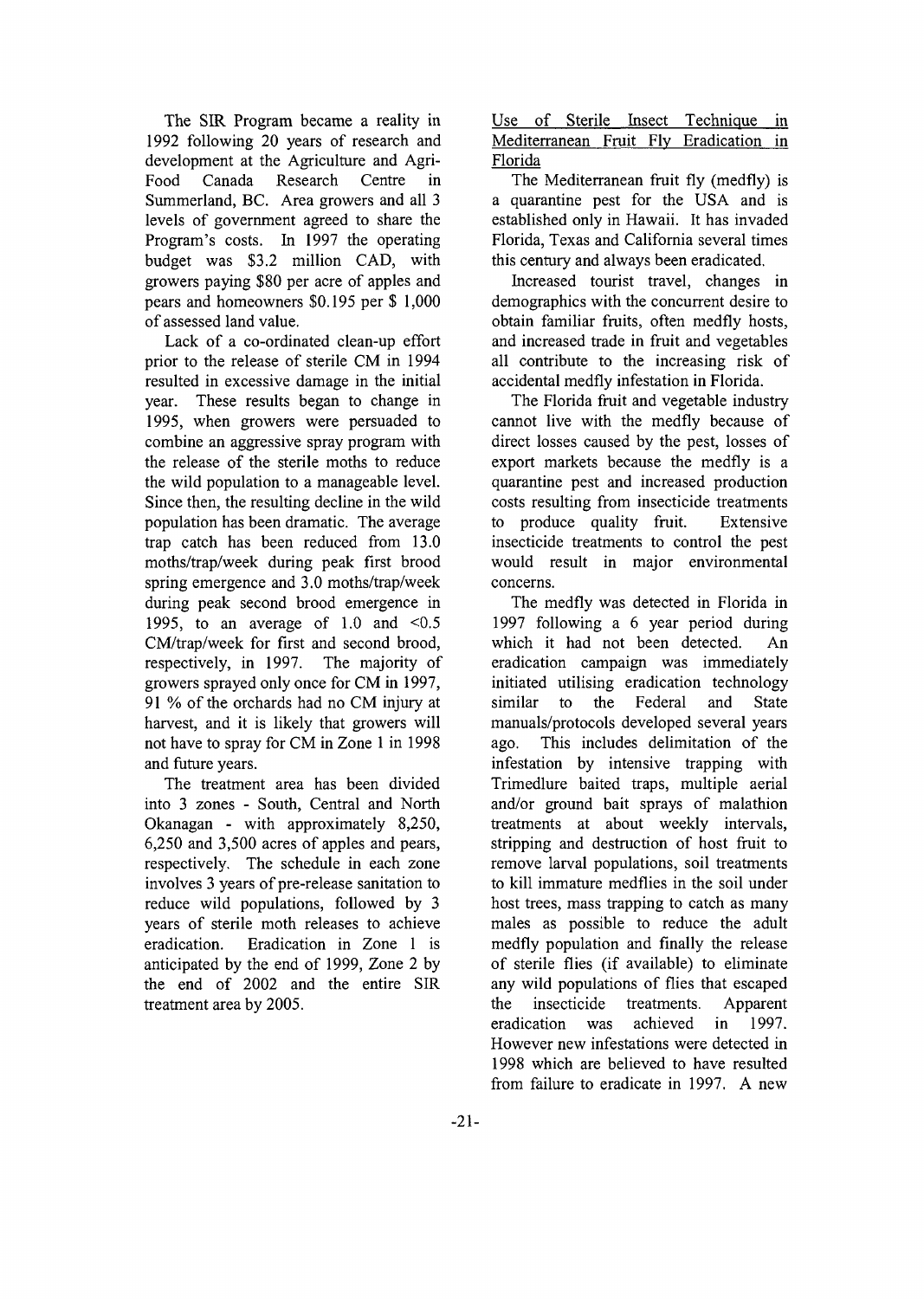campaign was initiated in 1998 utilising more SIT releases and renewed insecticide treatments. Elimination of the 4 infestations detected in 1998 seems imminent (October 98). The program, based primarily on the SIT, must be vigorously continued for several months to ensure eradication.

Since the programme became operational in 1997, the use of the SIT has increased gradually until it has become the predominate eradication tool at the present time. This increased use is partly because of environmental concerns with wide usage of bait sprays and partially because of increased confidence in the SIT. Sterile males of the temperature sensitive lethal *(tsl)* genetic sexing strain, shipped from the El Pino facility in Guatemala, are being used in conjunction with the medfly female attractant in SIT release areas.

### Mediterranean Fruit Fly Preventative Release Program in Southern California

The Joint FAO/IAEA Division has been an advisor to the Preventative Release Program (PRP) which is a major component of on-going efforts to keep Mediterranean fruit fly (medfly) out of California. This program uses continuous releases of sterile flies to interfere with medfly colonisation in 5,581  $km^2$  of contiguous urban areas of Los Angeles, Orange, Riverside, and San Bernardino Counties. The program began in July 1996 and will run for five years. The program components are sterile fly release, trapping, larval survey, and fly identification.

Sterile medflies are supplied by medfly rearing facilities in Hawaii and Guatemala. The sterile fly release facility incubates and emerges 450 million sterile medfly pupae per week and evenly disperses the sterile adult flies over the release area at a density of not less than 49,000 sterile medflies per km<sup>2</sup> , per week. Some 30 billion sterile medflies have been released between July 10, 1996, and May 31, 1998.

Two Jackson traps baited with Trimedlure and two McPhail traps baited with yeast are deployed per square kilometre throughout the project area to detect the presence of wild medflies. These traps are relocated to new host plants with fruit every six weeks. The traps are serviced weekly during the warmer months and every other week during the winter.

Larval survey involves a focused survey of high risk areas, i.e., wholesale fruit markets, fruit importers, and exotic fruit markets. Host fruits are sampled, cut, and inspected for the presence of medfly larvae. Over 2,722 kilograms of fruit were inspected and no medfly larvae were found in this general survey

Fly identification determines the status of the adult medflies (sterile or wild) trapped throughout the release area. The sterile medflies are marked with a fluorescent pink dye. Over 20 million dyed sterile medflies were examined in 1997.

Between 1986 and 1994, California was subjected to over 60 discrete medfly introduction events as indicated by the capture of over 800 wild medflies during the same years. The Basinwide Program and its successor the PRP have reduced the captures of wild medflies to a single infestation discovered in the SIT area. Twenty-three flies were trapped in this small 1997 infestation. No flies were detected in 1998 in the PRP area, whereas several outbreaks outside of the PRP confirm the increasing rate of medfly introductions from abroad. Viewed in this context, it is believed that the current release rate of 49,000 sterile medflies per  $km<sup>2</sup>$  is effective at reducing significantly the rate at which medfly introductions become established in California.

It is concluded that unlike the previous bait-spray eradication activities, the PRP is effectively protecting California's high risk area for medfly introductions in an environmentally friendly way and at less than half the cost.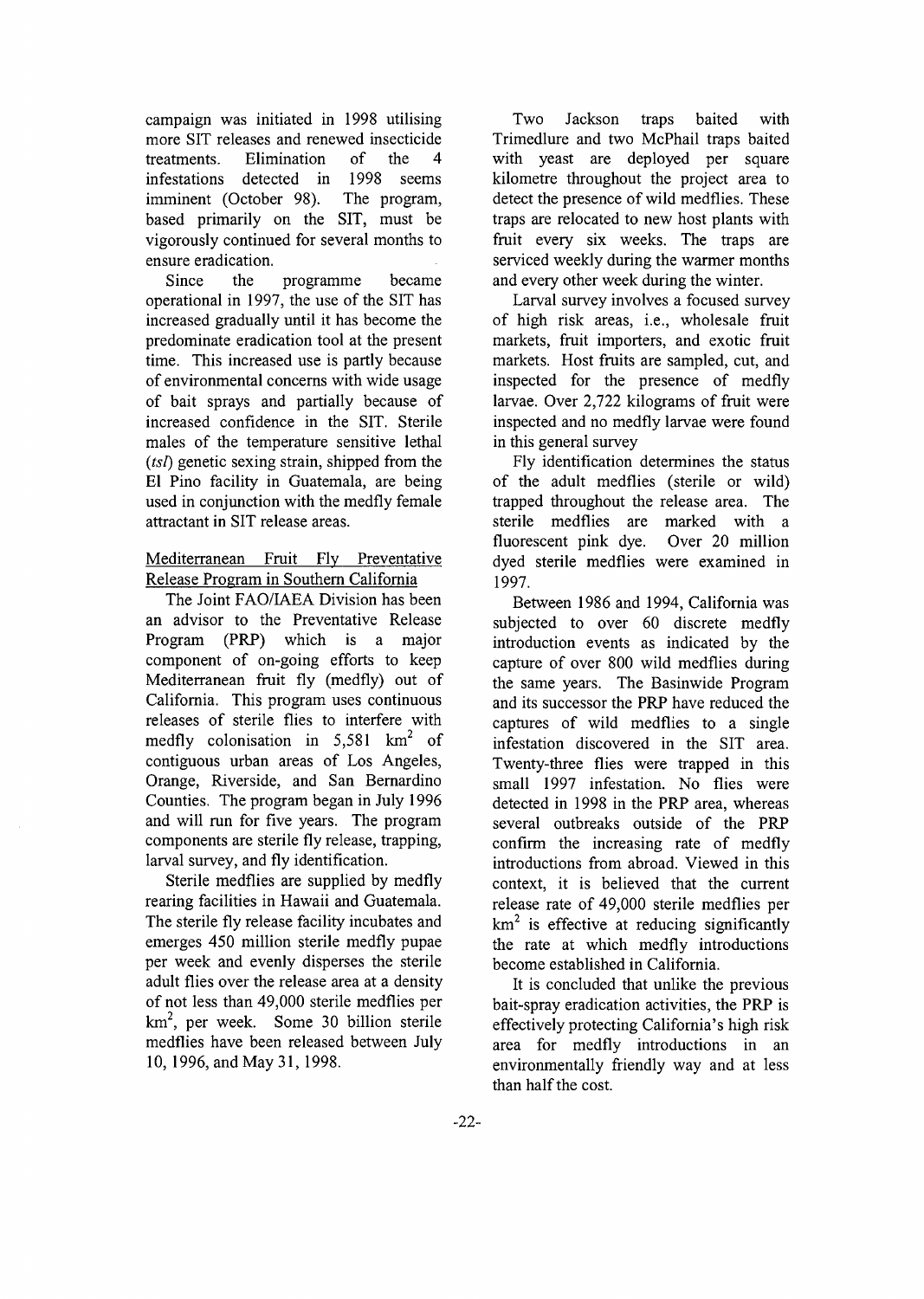### Eradicating *Bactrocera papayae* from northern Queensland

An outbreak of the Asian Papaya fruit fly (PFF), *B. papayae,* was detected near Cairns, Australia, in October 1995. In response to this incursion, the Queensland Department of Primary Industries established an eradication campaign, with support from the federal and other state governments. Road blocks were installed to prevent fruit movement and trapping was intensified to determine the extent of the infestation. Ten days after the initial detection, a pest quarantine area was declared covering an area of 76,000  $\text{km}^2$  in northern Queensland. Eradication was based on male annihilation, supplemented by strategic foliage baiting.

From an initial catch of 0.8 PFF/trap/week in October 1995, fly numbers declined to less than 0.001 flies/week by June 1997 and none have been detected since then. All quarantine restrictions were removed in August 1998. Successful eradication of *B. papayae* in this campaign is attributed to a combination of area-wide coverage with blocks and foliage baiting.

Final results of the Co-ordinated Research Programme "Development of Female Medflv Attractant Systems for Trapping and Sterility Assessment" (CRP D4.10.13)

The practical application of the Sterile Insect Technique (SIT) is continuing to expand at an increasing rate as the continuous use of insecticides becomes more of a recognised environmental problem. To improve the efficacy of the SIT, reduce costs, and more effectively utilise sterile males, a female attractant system to trap females in the wild population is required. The main objective of this Co-ordinated Research Programme (CRP) was to develop a female medfly targeted detection and trapping system that would result in simplified and more accurate methods for following the progress of the SIT programmes.

It was envisioned that the development of a synthetic female food attractant by USDA ARS and APHIS scientists could be combined with the male only sterile fly programme to reduce the number of males captured. The capture of females would enhance the programme since most of the females captured would be wild and removal of them provides an indication of the programme's success and simultaneously reduces the female population.

The second objective of the CRP was to develop a system to capture live female flies to access the sterility of a wild female medfly population. By knowing precisely the extent of sterility induced the sterile males can be more strategically utilised, increasing efficacy and reducing programme costs.

The participants consisted of research teams from Argentina, Costa Rica, Greece, Guatemala, Honduras, Mauritius, Mexico, Portugal, South Africa, Turkey, United Kingdom and United States. The CRP began in January 1994 with the final Research Co-ordination meeting in Penang in May, 1998.

Initial experiments were conducted to evaluate the new female trapping systems for medflies. The combination of two female attractants (ammonium acetate and putrescine) was tested in different types of traps and comparisons of female capture with the new synthetic lures were made with standard aqueous proteinaceous baits. The male specific parapheromone Trimedlure (TML) was used to provide additional information on population densities. In addition to several standard traps provided by the Agency many of the research teams also tested the female attractant in traps designed by them or known to be used in their country. In addition to obtaining comparisons of medflies captured, host availability and environmental conditions were also recorded. Preliminary success was obtained in the capture of live wild females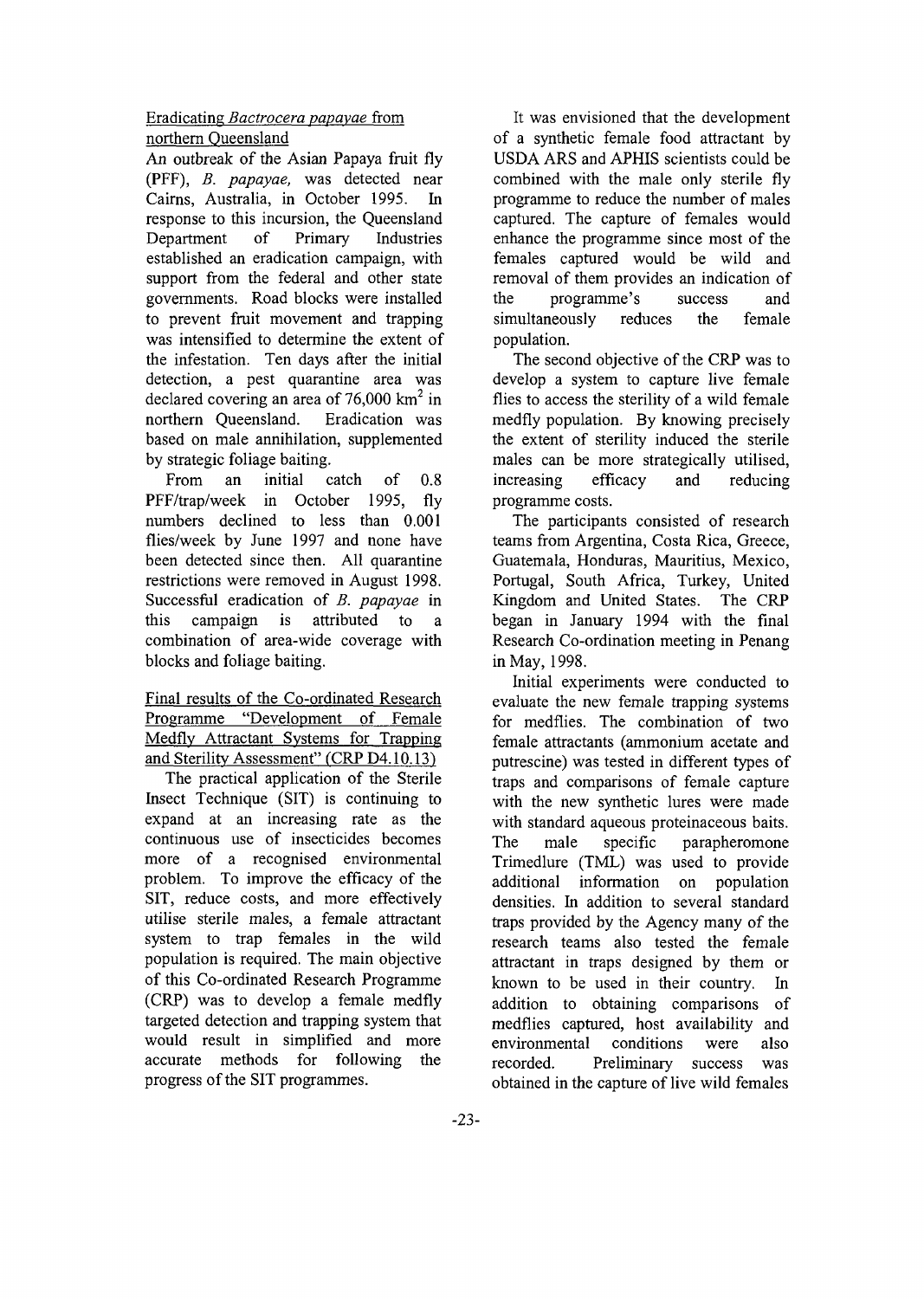that was needed to develop systems for female sterility assessments. In 1996 it was discovered that the addition of a third chemical (trimethylamine) was a potential synergist for the capture of female medflies. Based on the early success of the project it was recommended by the participating scientists that the last part of CRP should focus on comparisons of using the synthetic lures in traps that were dry versus those that contained water in round bottom plastic McPhail type traps. Additional recommendations were made to begin trapping in low density populations, continue to improve systems to capture wild female flies or collect eggs deposited within egging devices contained in the traps and determine the potential for fly suppression by mass trapping of female flies. Based on the efforts prior to 1997 a cohesive protocol was developed that resulted in significant advances in female trapping systems for use in SIT programmes. Some of the significant results are as follows:

- The two component lure consisting of ammonium acetate and putrescine was approximately equal to protein baits for capture of medflies.
- The addition of the trimethylamine lure to ammonium acetate and putrescine lures significantly improved trap capture of female medflies.
- The commercial formulation of the three component lure has a field life of 6 - 8 weeks compared to protein baits that should be replaced every week.
- Traps baited with the synthetic lure capture few non target insects. Protein baits capture 4 to 50 times more non target insects, including beneficial insects, then the synthetic lure.
- Traps baited with the three component lure captures 5 - 40 times less sterile male flies then TML baited traps.
- Traps baited with the synthetic lure captured approximately 75% female medflies. Protein baited traps captured

77% female medflies. TML captured < 1% females.

- Based on results from all countries, the plastic McPhail type traps baited with synthetic lures and insecticide captured 2.2 times more medflies than protein baited plastic McPhail type traps,  $(N =$ 60, equivalent to 7,280 trap days or approximately 20 trap years).
- Based on results from countries having very low medfly populations, the plastic traps baited with synthetic three component lure catch approximately 4 times more medflies then protein baited plastic traps.
- In low populations the female food attractant synthetic lures detected the presence of wild Mediterranean fruit flies before the TML baited traps.

The international network of distinguished research scientists coordinated by the FAO/IAEA Research Contract Programme has resulted in a major contribution to the male only SIT program to suppress and eradicate medfly. The use of the three component synthetic female food attractant is now globally accepted for use in supporting programme efforts. The results obtained are indicative of the enthusiasm and dedication of the scientists that were involved in this highly successful CRP. The research teams were lead by Enrique Vattuone, Argentina; Hernan Camacho, Costa Rica; Byron I. Katsoyannos, Greece; Felipe Jeronimo, Guatemala; Yoav Gazit, Israel; Abdeljelil Bakri, Morocco, Aydin Zümreollu, Turkey; Pablo Montoya, Mexico; Pedro J. Ros, Spain; Robert R. Heath, U. S. A.; Luis Vasquez, Honduras; Philip Howse, U. K.; Rui Pereira, Portugal; Swarnalata Indira Seewooruthun, Mauritius; Brian Barnes, South Africa.

### *C. capitata* Parasitoid Rearing Facility, Brazil.

In Brazil, a pilot field test will take place to control fruit flies using SIT and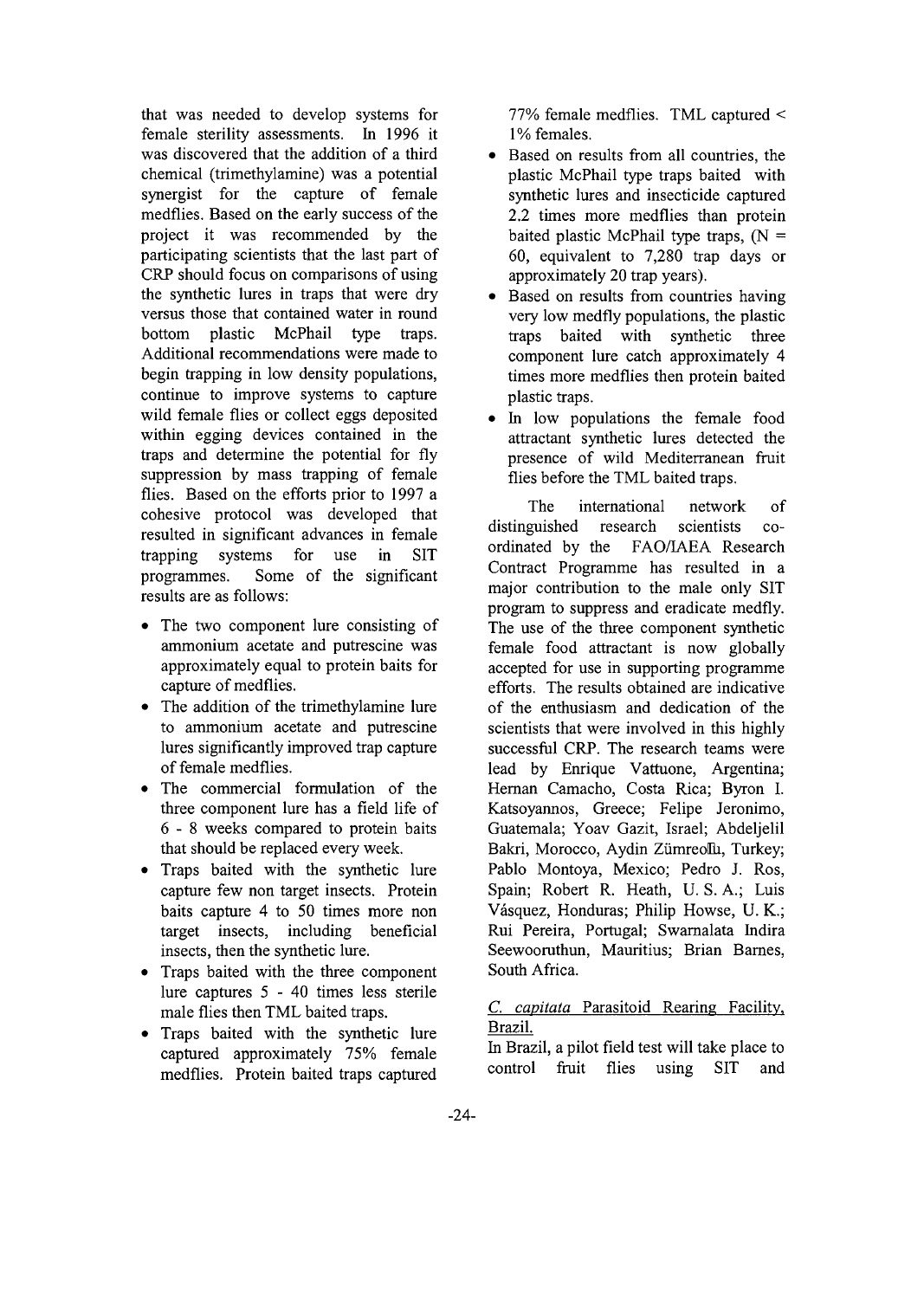parasitoids. A small mass rearing pilot facility is nearing completion and a medfly genetic sexing strain from Argentina will be introduced. This sexing strain is based on the slower development of female larvae which will be used to rear parasitoids with the male larvae being allowed to complete their development for sterilisation and release. Dr. Julio Walder is in charge of the programme under the CRP on "A Molecular and Genetic Approach to Develop Sexing Strains for Field Application in Fruit Fly SIT Programmes (D4.**1**0.**1**5)"

#### **ANNOUNCEMENT**

3<sup>rd</sup> Symposium on Fruit Flies of Economic Importance of the Western Hemisphere, July 1999.

After a successful meeting between fruit fly researchers and action programme personnel from the Americas (Vina del Mar, Chile, 1996), a follow up meeting is scheduled for Guatemala City during the first week of July 1999.

This meeting is a unique opportunity to exchange information with participants from both research and action programmes, to observe the progress made in both arenas and to determine the needs for future research to solve the action programmes' most pressing problems.

For the meeting, simultaneous translation will be provided with the aim of increasing participation from both English and Spanish speaking countries.

The first announcement of the meeting has already been sent to those individuals included in the e-mail list of the previous meeting. Individuals wishing to participate for the first time and those whose e-mail address has changed, can request information from Pedro Rendon at  $ppq@guate.net.$ 

#### **ANNOUNCEMENT**

XIV<sup>th</sup> International Plant Protection Congress, Jerusalem, 25 - 30 July. 1999

The  $X_1V^{\text{th}}$  International Plant Protection Congress will be held in Jerusalem, Israel, from 25 - 30 July 1999. The theme of the Congress is "Plant Protection Towards the Third Millennium - Where Chemistry Meets Ecology" to symbolise the need to incorporate all aspects and approaches to pest control including biotechnology and environmentally compatible chemical and non-chemical methods, and will include nine main sessions. During the first of these, "IPM Towards the  $3^{rd}$  Millennium - Progress in Strategies and Technology" there will be a symposium on "The Sterile Insect Technique, Past, Present and Future". Details of this symposium can be obtained from the joint organisers, Jorge Hendrichs (j.hendrichs@iaea.org) or Yoram Rössler (rossler@netvision.net.il)

For information on the International Congress visit their web site at http://www.kenes.com/IPPC, or contact the Secretariat at P.O. Box 50006, Tel Aviv 61500, Israel, Fax: +972 3 514 0077, email: IPPC@Kenes.com

Jordanian - Israeli - Palestinian Joint **Communiqué** 

Following the Co-ordination Meeting for SIT projects in the Near East, held from 13-15 October 1998 at the IAEA headquarters, Vienna, Austria, the delegations from the Hashemite Kingdom of Jordan, the State of Israel and the Territories Under the Jurisdiction of the Palestinian Authority signed a joint communique affirming their common interest in medfly control, and their mutual intent to co-operate to this end.

The communiqué listed the following fields of co-operation, amongst other:

• Control of medfly on an area-wide basis integrating SIT and other appropriate technologies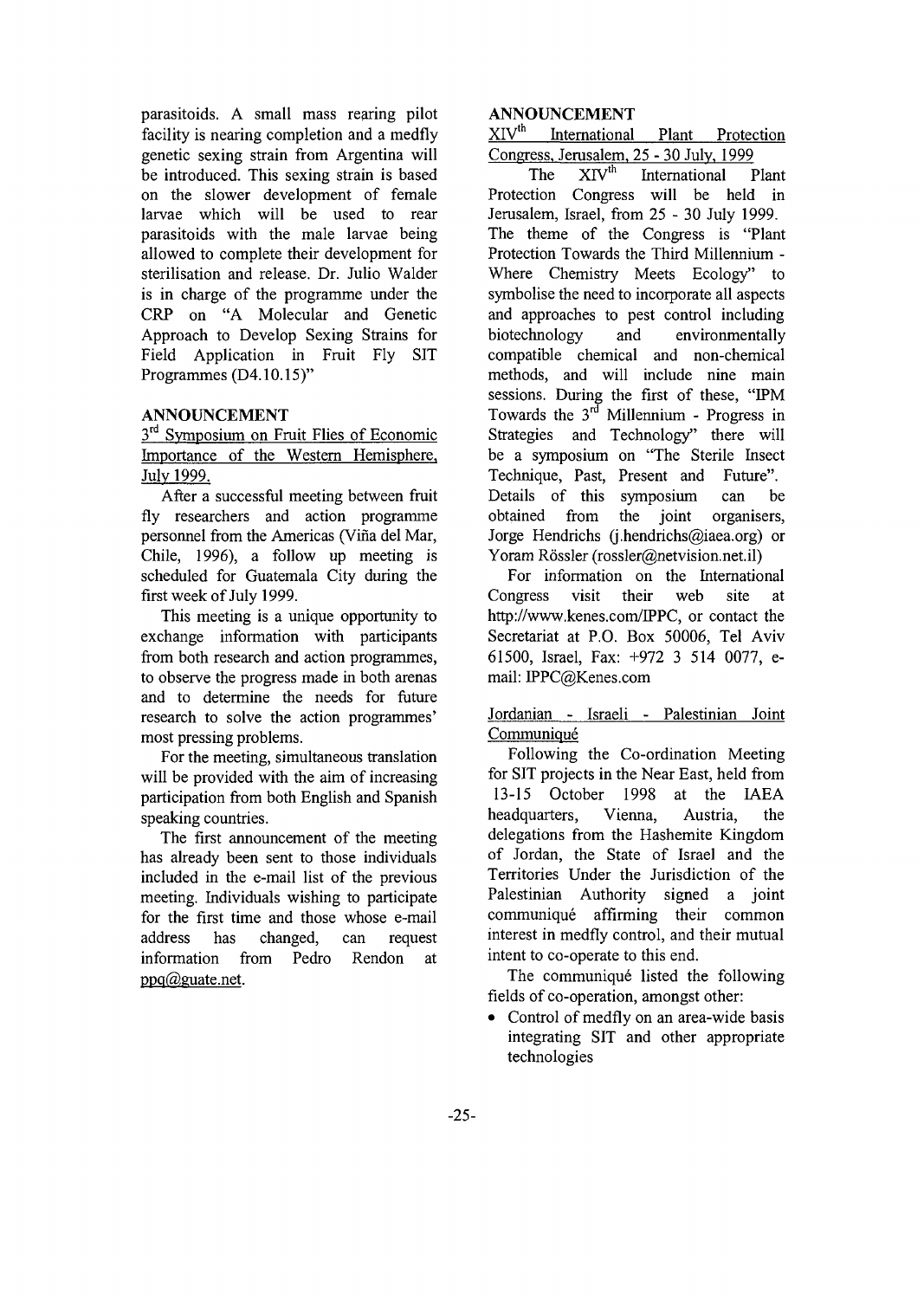- Co-ordination of the planning and execution of surveillance and control activities aimed at suppressing medfly populations more effectively
- Open exchange of technical data and information in a timely manner regarding the incidence and severity of medfly infestation
- Co-ordination of efforts to train personnel on better approaches to detection and control of medfly

### Gracian Mutika Joins Staff

Gracian joined the staff of the Entomology unit in Seibersdorf in October 1998. He graduated in Biological Sciences from the University of Zimbabwe in 1990 and gained his MSc in Tropical Entomology from the same university in 1993. Since then he has worked as a research officer in the Tsetse and Trypanosomiasis Control Branch, Zimbabwe, on trap oriented behaviour of tsetse flies in the field and use of cattle as live baits in tsetse control.

His assignment at Seibersdorf will cover various aspects of the development of post production handling of sterile male tsetse (both pupae and adults), and the measurement of behavioural parameters for quality control of released sterile flies.

### J Wendell Snow joins Jamaica Screwworm Eradication field project.

Wendell has many years of experience in Screwworm control and sterile insect programmes. He was instrumental in getting the Jamaican New-world Screwworm Eradication project (JAM/5/006) off the ground. He is now counterpart to the National Project Director, Dr. George Grant, and is based in Kingston.

The project is scheduled to last three years. Releases of about 15 million sterile flies per week from the Mexico-US facility in Tuxla Gutierrez, Mexico, giving about 1,200 sterile flies per square kilometre for two years will start in April 1999. The

sterile fly releases will be supported by prevention, control and quarantine measures. The total cost will be about US\$9 million, whilst losses to the livestock industry are estimated at US\$5.5 to 7.7 million annually.

In the past Wendell has frequently worked with the section as a consultant on various projects.

*The following is taken from the Press Release issued in connection with the FAO/IAEA International Conference in Penang*

FAO/IAEA International Conference on "Area-Wide Control of Insect Pests, Integrating the Sterile Insect Technique and Related Nuclear and Other Techniques". 28 May - 2 June 1998, Penang, Malaysia

Recent advances and the potential for applying innovative and more environmentally-friendly methods to manage key insect pests were the focus of the International Conference, organised by the Joint FAO/IAEA Division, in cooperation with the University Sains Malaysia, in Penang, Malaysia. The Conference brought together 280 experts, including some of the world's best and most knowledgeable pest control scientists, animal and plant protection specialists, and representatives of regulatory authorities and the private sector from over 70 countries and six international organisations.

Major progress was reported in the development of the Sterile Insect Technique (SIT) and its successful large scale application in eliminating insect pests such as the fruit fly in parts of Latin America, Japan, USA and Australia, the screwworm from North and Central America and parts of North Africa and most recently the tsetse fly from Unguja Island, Zanzibar, Tanzania. The Agency's Laboratory in Seibersdorf, Austria, has played a leading role in developing SIT.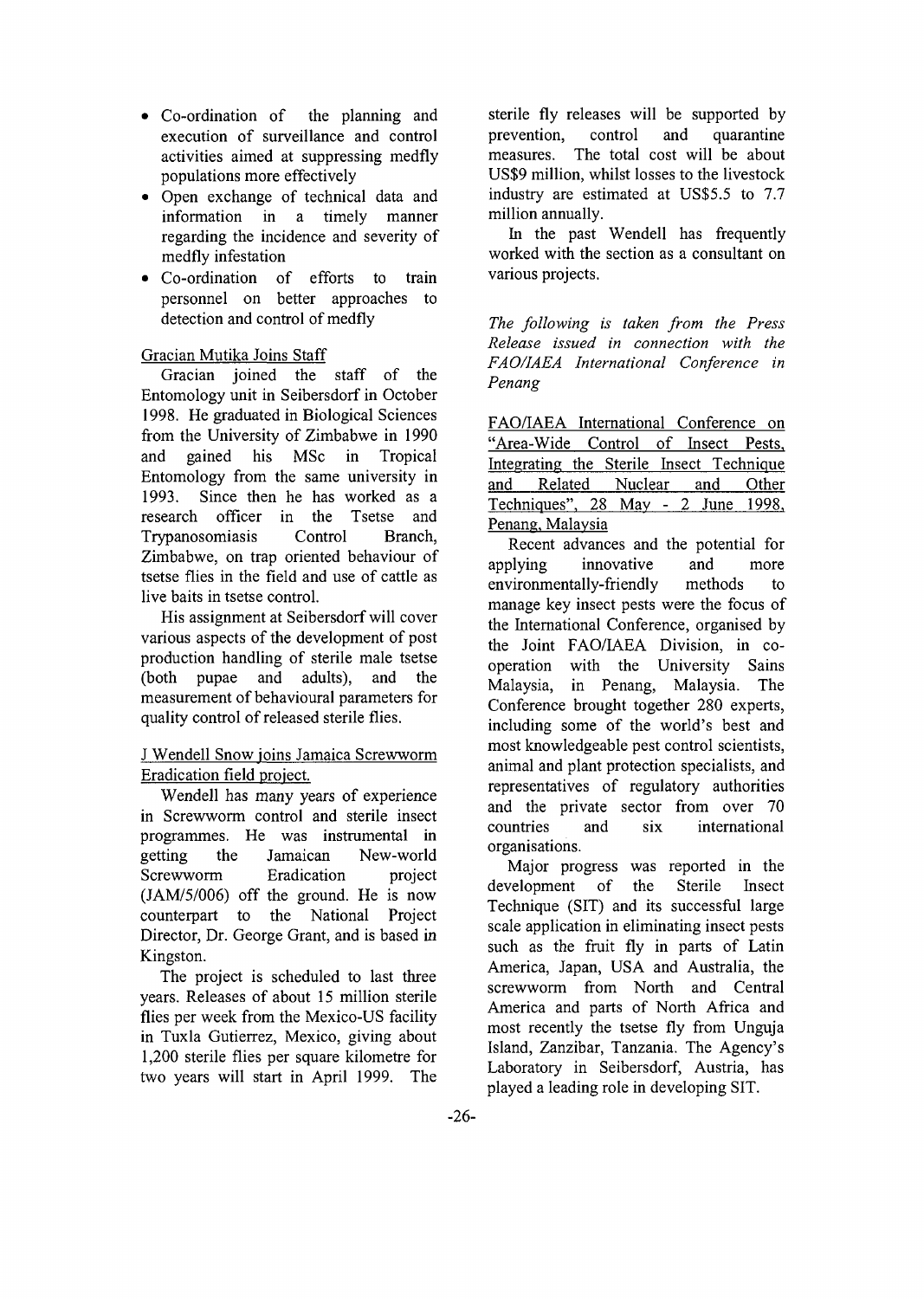The conference also agreed that an areawide approach to pest control, in which the entire population of a pest in an area or region is managed in a co-ordinated way, often across political boundaries, is considerably more effective and economical than uncoordinated field-byfield, or orchard-by-orchard control measures now practised by a majority of growers who rely on pesticide applications. The area-wide concept of pest control also contributes to alleviating environmental concerns and is central to the effective application of SIT.

A group of participants from 16 African countries concluded that Africa can only be freed of the tsetse fly by an area-wide approach integrating SIT with other environment-friendly methods, and in a concerted effort with long-term political commitments of the countries concerned. Tsetse flies are responsible for unproductive agricultural systems in almost 11 million  $km^2$  of sub-Saharan Africa. New advances in mass-rearing tsetse flies achieved at the Agency's Seibersdorf Laboratory have reduced costs of fly production to a tenth, making the large scale use of SIT on mainland Africa a realistic prospect. These new methodologies will be applied in a large eradication campaign to free the Southern Rift Valley in Ethiopia of tsetse.

Fruit flies are among the economically most harmful insects, severely hindering world trade in agricultural products. The Mediterranean fruit fly (medfly), for example, attacks over 250 species of fruit and vegetables in many parts of the world. So great is the potential damage that many countries impose strict trade barriers and prohibit import of fresh, potentially infested produce from endemic countries. However, research & development in SIT technologies for area-wide medfly control and eradication is among the most advanced in insect pest management. IAEA and FAO have supported successful SIT projects in Argentina, Chile, Costa

Rica, Guatemala, Mexico, Peru and Portugal.

Moths are also among major pests damaging food and fibre crops, forests and stored products throughout the world. Several species have developed resistance to even high doses of insecticides. SIT programs that have successfully overcome pesticide-related problems, have been operated to control the cotton pink bollworm in California and, most recently, the codling moth of apples in British Columbia, Canada.

The Conference also addressed new developments in biotechnology, genetics and molecular biology related to insect pests.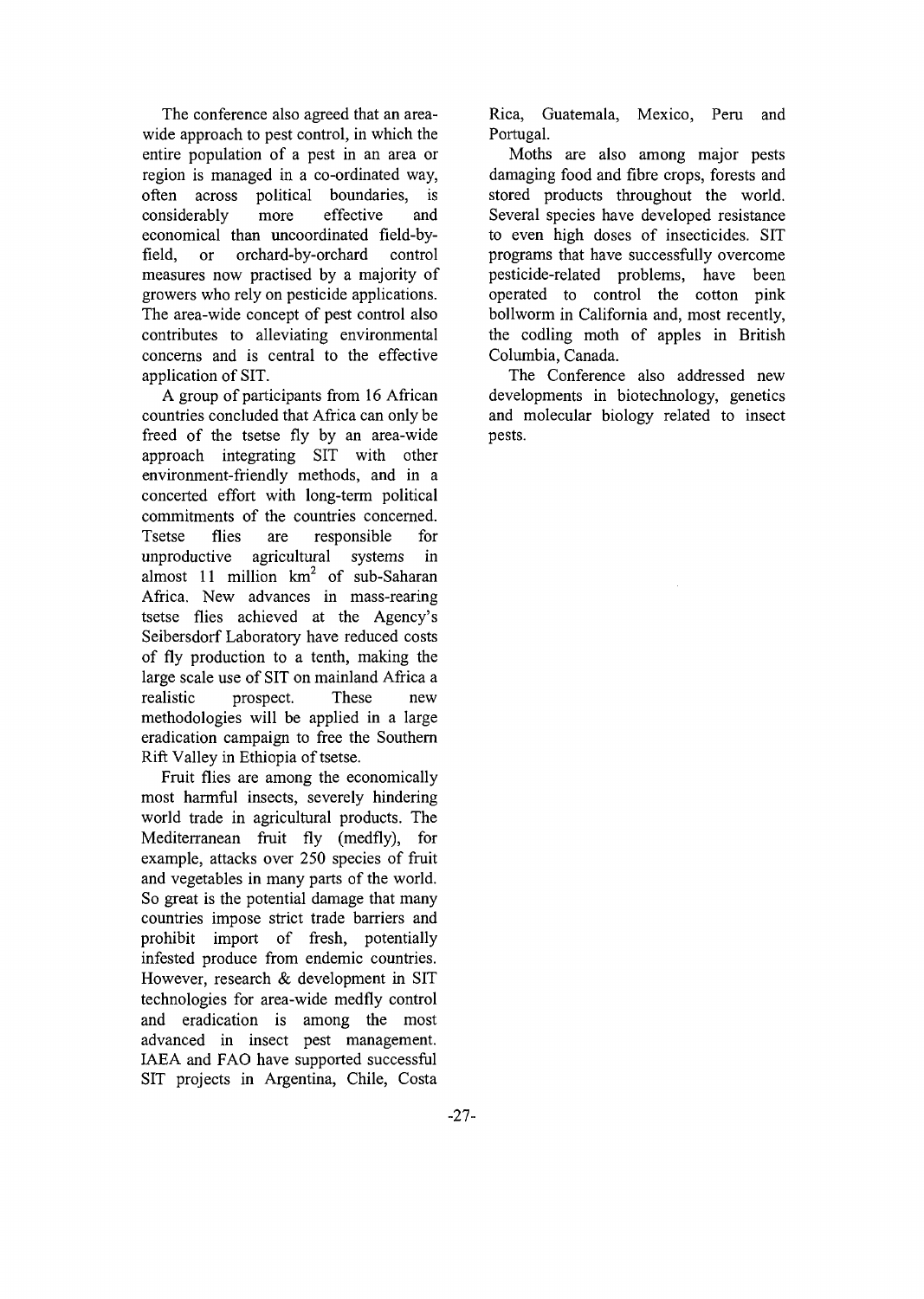# Newly Revised Manual on International Standards for Product Quality Control of Sterile Fruit Flies for SIT Programmes



During a meeting convened by the Joint FAO/IAEA Division in 1997 in coordination with experts from the USDA/APHIS, international consensus was reached among 19 consultants and national experts from 12 countries representing 13 fruit fly mass-rearing facilities on the objectives, procedures, and interpretations of each quality control test.

The manual entitled "Product Quality Control, Irradiation and Shipping Procedures For Mass-Reared Tephritid Fruit Flies For Sterile Insect Release Programs" is now available upon request from the Insect & Pest Control Section. Managers of SIT programs need to be concerned with ensuring that, once in the field, sterile insects can compete effectively with wild insects and mate successfully. This is especially critical for insects that have a complex mating system

like tephritid fruit flies. Effective methods for monitoring and providing feedback on the quality and competitiveness of sterile fruit flies are critical to the success of SIT programs.

#### **New Manual to Replace Older One**

The newly revised and updated manual will provide end-users of sterile fruit flies that are used in pest control projects  $\&$ programs with routine, periodic and ancillary tests for assessing their overall quality and competitiveness. This manual is designed to replace an earlier QC manual published by the Animal & Plant Health Inspection Service (APHIS) of the United States Department of Agriculture (USDA) in 1986 for assessing product quality of only medflies that are used in SIT release programmes.

#### **Changes Made to Improve QC Assessment**

A major impetus for revision of this manual was to reach international consensus on and include *required* tests of mating competitiveness and compatibility so that tests of these crucial behavioural components are not neglected. In addition, tests have been added to provide better information on survival and dispersal of sterile flies in the field. Specifications and methods have been expanded to include genetic sexing strains of *C. capitata* and additional species, including *Anastrepha* and *Bactrocera.* In some cases, standard values have not been cited for species known to be in mass production. In these instances, readers are encouraged to submit data for inclusion in future revisions of the manual.

### **Rationale for Updating Previous Manual**

Previous manuals were intended to provide standardised procedures for routine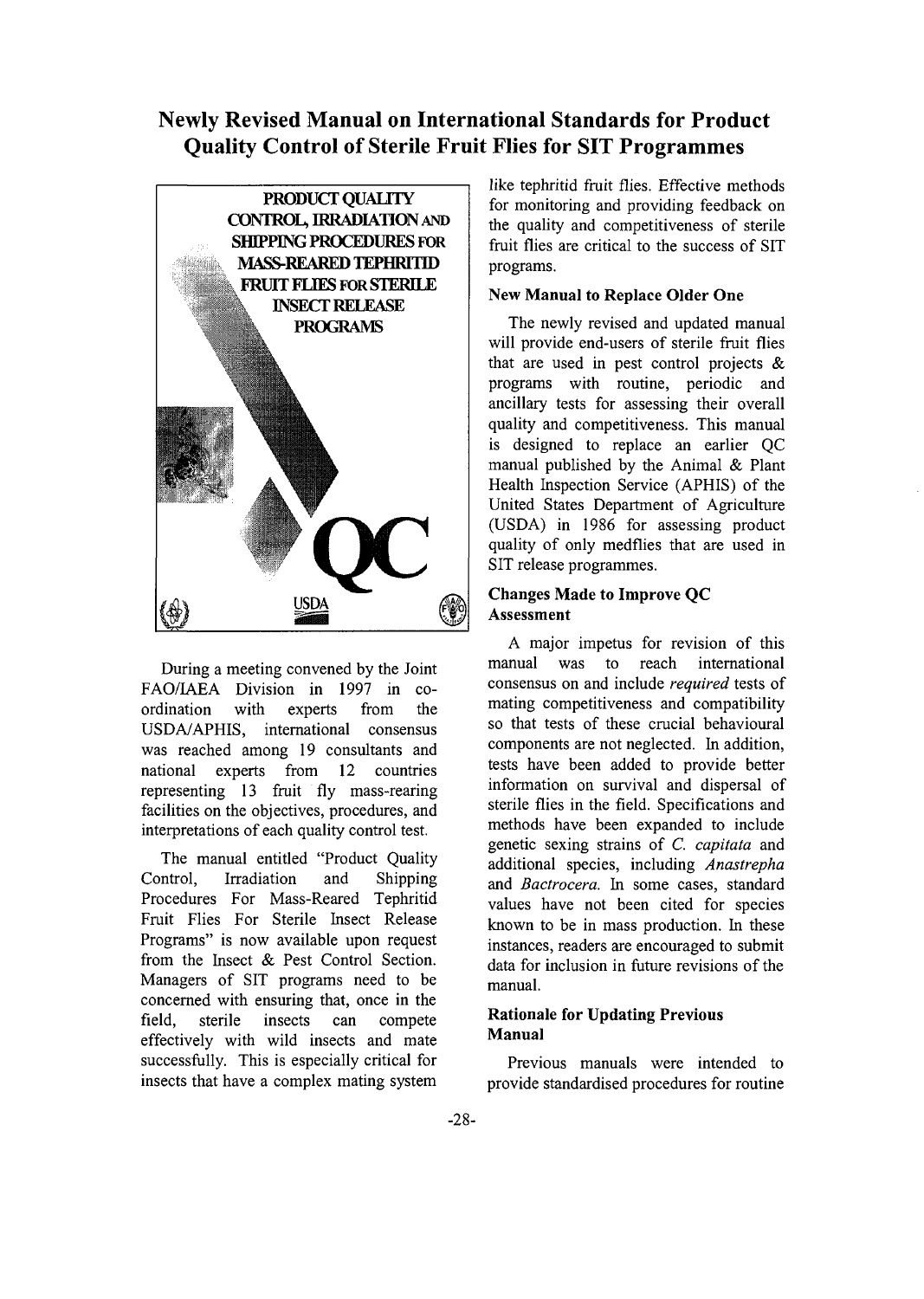checks of the product of the rearing process. The tests that they outlined were, accordingly, designed to assess emergence, flight ability, mating propensity and indices of the basic viability of the massreared flies. In particular, the tests were not intended to address mating competitiveness and compatibility or postmating factors, although the authors noted the need to run regular tests in those areas.

In the years that followed, results of the tests became equated with overall fly quality and competitiveness, at least for Mediterranean fruit fly SIT programs in the United States. Recent research suggests that lapses in mating compatibility are a likely cause of poor performance by sterile males in the field and, when severe, can result in the failure of SIT programs.

The most important part of the QC program is to assure that the mass reared sterile males interact successfully with the wild females of the target population. To assure that the sterile males are competitive and compatible with the wild females, field evaluations must be conducted routinely. These tests should include, if possible, wild flies collected from the area where releases are to occur or conducted in the location which is a likely source of introductions. Because this activity is critical to program success, sufficient funding and other resources must be allotted for this purpose. The fulltime staff dedicated to conducting field evaluations should include personnel trained in behavioral and ecological aspects of fruit fly biology.

#### **Future Plans to Update This Manual**

In response to the recommendation made by the experts in 1997, updates to this manual are anticipated as improvements are made. In this regard a Cooperative Research Project sponsored by the Joint FAO/IAEA Division of Nuclear Techniques in Food and Agriculture will begin in 1999 and continue through 2003

to standardize and improve quality control (QC) tests, data management and information exchange on a global level.

This manual and future revisions will soon become available through the Joint FAO/IAEA Division Home Page on the Internet at the following URL: http:// www.iaea.or.at/ programmes/ rifa. Plans have been made in the coming year to distribute the manual on CD-ROM. At this time, no cost information is available.

For further information and copies of the manual on paper or CD-ROM, please contact Patrick Gomes, Insect & Pest Control Section, Joint FAO/LAEA Division at P.Gomes@iaea.org.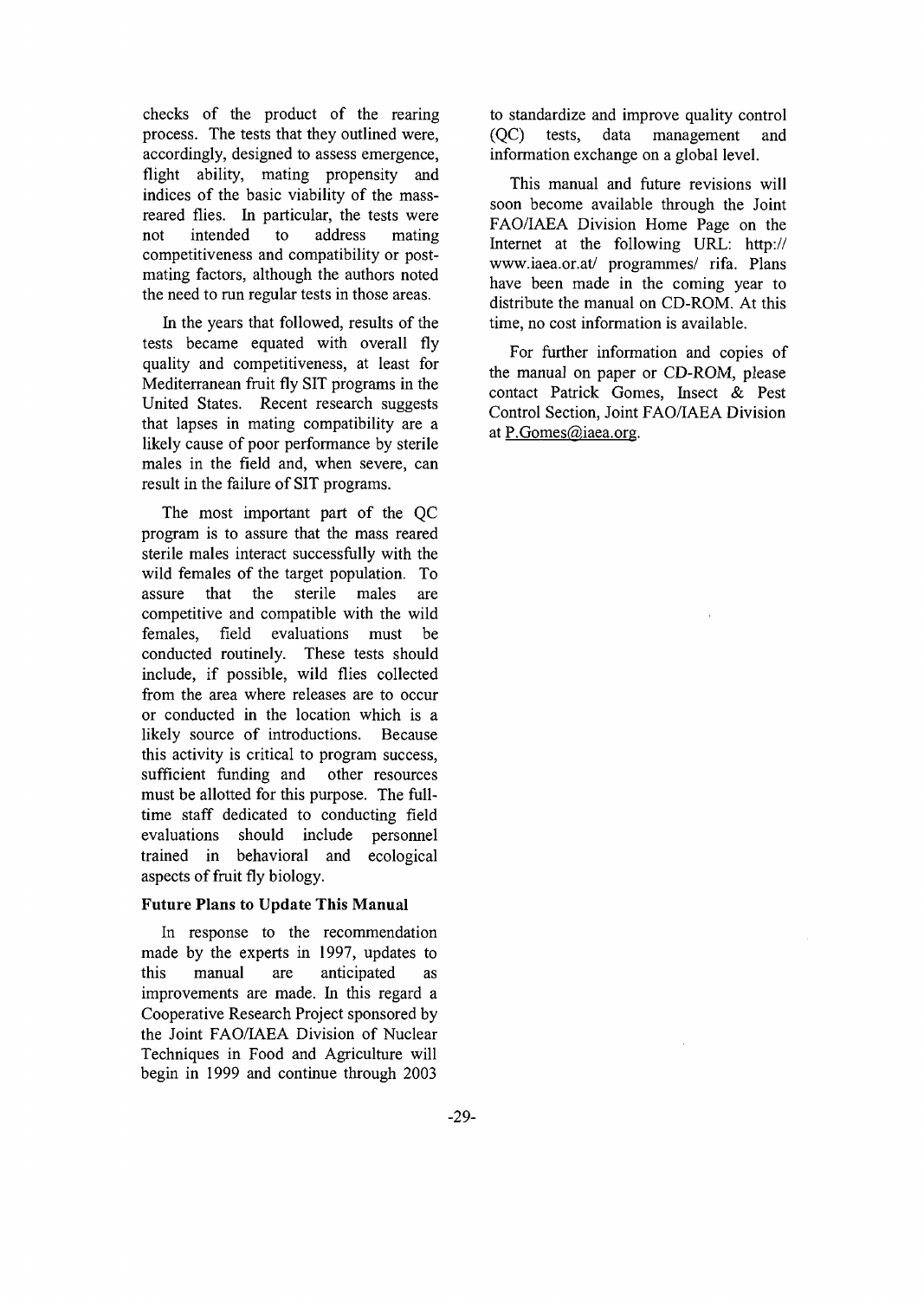#### **I. PUBLICATIONS (1997-98)**

#### *Special Items*

- The South American Fruit Fly *Anastrepha fraterculus* (Wied.); Advances in artificial rearing, taxonomic status and biological studies. IAEA TECDOC-, 206pp (in press)
- Franz, G., Willhoeft, U., Kerremans, Ph., Hendrichs, J., Rendon, P. Development and application of genetic sexing systems for the Mediterranean fruit fly based on a temperature sensitive lethal mutation. In: Evaluation of genetically altered medflies for use in sterile insect technique programmes (Ed: IAEA) Proceedings of the final Research Coordination Meeting, Clearwater, Florida, 11-13 June, 1994, IAEA, p85-95. (1997)
- Genetic engineering technology for the improvement of the sterile insect technique 78pp. (IAEA TECDOC-993) (1997)
- Control of the Mediterranean Fruit Fly in the Near East Region Using the Sterile Insect Technique. 76pp. (STI/PUB/ 1020) (1997)

*Publications in Scientific Journals and Conference Proceedings (1997-98)*

Bakri, A., Hadis, H, Epsky, N. D., Heath, R. R., Hendrichs, J. Female *Ceratitis capitata* (Diptera: Tephritidae) capture in a dry trap baited with a food-based synthetic attractant in an argan forest in Morocco. Part I: Low population field test. Can. Entomol. 130 (1998) in press

- Cáceres, C., Fisher, K., Rendon, P. Mass rearing of the medfly temperature sensitive lethal genetic sexing strain. In: Area-Wide Management of Fruit Flies and Other Major Insect Pests (in press)
- Cayol J.P., Changes in behaviour and some life traits of tephritid species caused by mass rearing. In: M. Aluja & A. Norrbom (Eds.). Fruit Flies (Tephritidae): Phylogeny and evolution of behavior. CRC Press, (in press)
- Cayol J.P., World-wide sexual compatibility in medfly and its implications for SIT. In Area-Wide Management of Fruit Flies and Other Major Insect Pests, (in press)
- Cayol J.P., J. Vilardi, E. Rial and M. T. Vera, New indices and method to measure the sexual compatibility and mating performance of medfly (Diptera: Tephritidae) laboratory reared strains under field cage conditions. J. Econ. Entomol. (1999) (in press)
- Cayol J.P. & Zarai M. Field releases of two genetic sexing strains of the Mediterranean fruit fly in two isolated oases of Tozeur Governorate, Tunisia. J. Appl. Entomol. (in press)
- Epsky, N. D., Hendrichs, J. , Katsoyannos, B. I, Vasquez, L. A., Ros, J. P., Zümereo<sup>[1]</sup>u, A, Pereira, R., Bakri, A., Heath, R. R. Field evaluation of female-targeted trapping systems for *Ceratitis capitata* (Diptera: Tephritidae) J. Econ. Entomol. (1998) in press
- Fisher, K. Genetic sexing strains of Mediterranean fruit fly (Diptera: Tephritidae): Optimizing high temperature treatment of mass-reared temperature-sensitive lethal strains. J. Econ. Entomol. 91 (in press).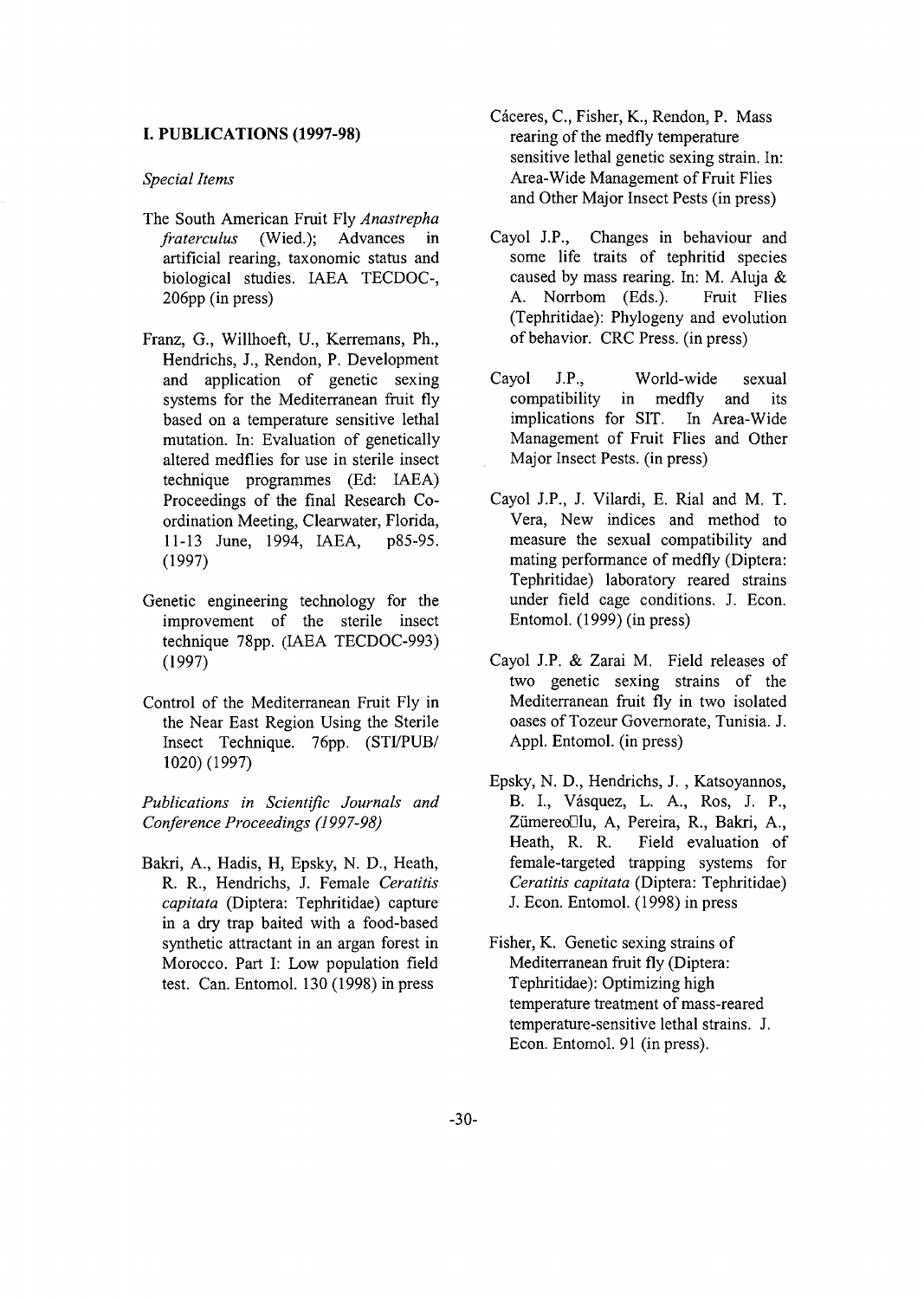Fisher, K., Cáceres, C. A filter rearing system for mass reared medfly. In: Area-Wide Management of Fruit Flies and Other Major Insect Pests (in press)

Franz, G., Fisher, K. Modifications of the genetic sexing strains based on the experience gained in the mass rearing of such strains. In: Area-Wide Management of Fruit Flies and Other Major Insect Pests (in press)

- Gomes, P. J., Ravins, E., Bahdousheh, M. Area-wide control of medfly in the lower Jordan rift valley. In: Area-Wide Management of Fruit Flies and Other Major Insect Pests (in press)
- Grant, G. H., Snow, J. W., Vargas, M. A screwworm eradication programme for Jamaica and other Caribbean nations. In: Area-Wide Management of Fruit Flies and Other Major Insect Pests (in press)
- Heath, R. R., Epsky, N. D., Hendrichs, J., Bakri, A., Barnes, B., Camacho, H., Jeronimo, F., Katsoyannos, B. I., Montoya, P., Pereira, R., Ros, J. P., Rössler, Y, Seewooruthun, S. I., Vasquez, L. A., Vattuone, E. M., Zümereo<sup>[]</sup>lu A. Evaluation of female Mediterranean fruit fly *(Ceratitis capitata)* synthetic attractant system for trapping and sterility assessment in thirteen countries. In: Area-Wide Management of Fruit Flies and Other Major Insect Pests (in press)
- Kabayo, J. P., Feldmann, H. U. Potential for area-wide control or eradication of tsetse in Africa. In: Area-Wide Management of Fruit Flies and Other Major Insect Pests (in press)
- Katsoyannos, B. I., Papadopoulos, N. T., Hendrichs, J., Wornoayporn, V. Comparative response to citrus foliage and citrus fruit odour by wild and massreared sterile Mediterranean fruit fly males of a genetic sexing strain J. Appl. Entomol. (1998) in press.
- Katsoyannos, B. I., Papadopoulos, N. T., Kouloussis, N. A., Heath, R., Hendrichs, J. A method of assessing the fertility of wild *Ceratitis capitata* (Diptera: Tephritidae) females for use in Sterile Insect Technique programmes. J. Econ Entomol. (1998) in press
- Mebrate, A., Feldmann U. Integrating the Sterile Insect Technique to eradicate tsetse from the southern rift valley of Ethiopia. In: Area-Wide Management of Fruit Flies and Other Major Insect Pests (in press)
- Msangi, A. M., Saleh, K. M., Kiwia, N., Mussa, W. A., Mramba, F., Juma, K. G., Dyck, V. A., Vreysen, M. J. B., Parker, A. G., Feldmann, H. U., Zhu, Z-R., Pan, H. Success in Zanzibar: Eradication of tsetse. In: Area-Wide Management of Fruit Flies and Other Major Insect Pests (in press).
- Opiyo, E., Luger, D., Kubelka, H., Robinson, A. S. New systems for the large scale production of male tsetse flies. In: Area-Wide Management of Fruit Flies and Other Major Insect Pests (in press)
- Yuval, B., Hendrichs, J. Behavior of flies in the genus *Ceratitis.* In: M. Aluja & A. Norrbom (Eds.) Fruit Flies (Tephritidae): Phylogeny and Evolution of Behavior. CRC Press (in press)
- Bailey, S. Tsetse fly eliminated on Zanzibar. Nucl. News, p56-61 (January 1998)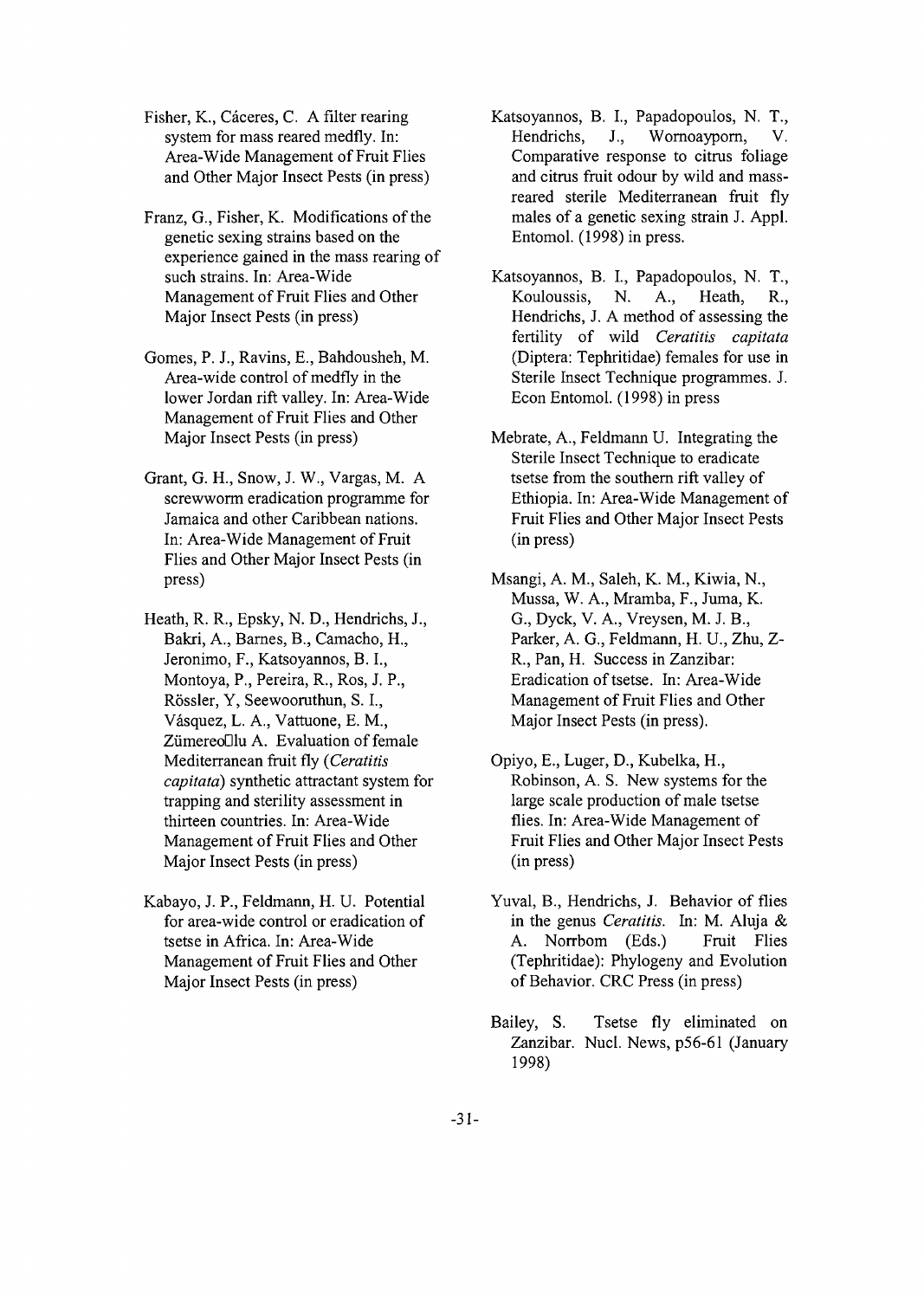- Hendrichs, M. A., Hendrichs, J Perfumed to be killed: Interception of Mediterranean Fruit Fly (Diptera: Tephritidae) sexual signalling by predatory foraging wasps (Hymenoptera: Vespidae). Ann. Entomol. Soc. Am. 91(1998): 228-234.
- Willhoeft, U., Mueller-Navia, J., Franz, G., Analysis of the medfly sex chromosomes by microdissected DNA probes, Genome 41(1998):74-78
- Cayol J.P., Buyckx E.J., Loussaief F., Zarai M., Boukhari M. & Arfaoui T. Control of Mediterranean fruit fly with Vienna 43/44 *tsl* sterile males only in Tunisian oases. In: Proc. IOBC/WPRS Int. Open Meet. - Working group "Fruit flies of economic importance", Lisbon, Portugal, 22-24 Sept. 1997. IOBC/WPRS Bull., 20(8) (1997): 219- 232.
- Dyck, V.A., Juma, K.G., Msangi, A.R., Saleh, K.M., Kiwia, N., Vreysen, M.J.B., Parker, A. G., Hendrichs, J., Feldmann, U. Eradication of the tsetse fly *Glossina austeni* by the Sterile Insect Technique (SIT) in Zanzibar - could South Africa be next? In: Insects in African Economy and Environment. (Proceedings of the Joint Congress of the Entomological Society of Southern Africa (11th congress) and the African Association of Insect Scientists (12th congress)) Robertson, H. G. (Ed.) Entomological Society of Southern Africa, Pretoria, South Africa (1997) (abstract)
- Gomes, P Can Area-Wide Control of the Mediterranean Fruit Fly Using Sterile Insects Lead to Establishing Pest Free Areas in the Near East? Arab J. Plant Prot. 15(2) (1997) 134-139.
- Fisher, K. Irradiation effects in air and in nitrogen on Mediterranean Fruit Fly (Diptera: Tephritidae) pupae in Western Australia. J. Econ. Entomol. 90 (1997): 1609-1614.
- Gooding, R. H., Feldmann, U., Robinson, A. S. Care and maintenance of tsetse colonies. In: The molecular biology of insect disease vectors: a methods manual. Ed Crampton, J. M., Beard, C. B., Louis, C. London, UK, Chapman & Hall Ltd. (1997)
- Mansour, M., Franz, G. Gamma radiation as a quarantine treatment for the medfly, *Ceratitis capitata* (Wied) (Diptera: Tephritidae). J. Econ. Entomol. 89 (1997): 1175-1180
- Robinson, A.S. The potential role of the International Atomic Energy Agency in the development of a sterile insect programme for mosquitoes. In: 2nd Global Meet on Parasitic Diseases, Hyderabad (1997), (abstract).
- Willhoeft, U., Fluorescence *in situ* hybridization of ribosomal DNA to mitotic chromosomes of tsetse flies (Diptera: Glossinidae: Glossina), Chromosome Res. 5 (1997):262-267.